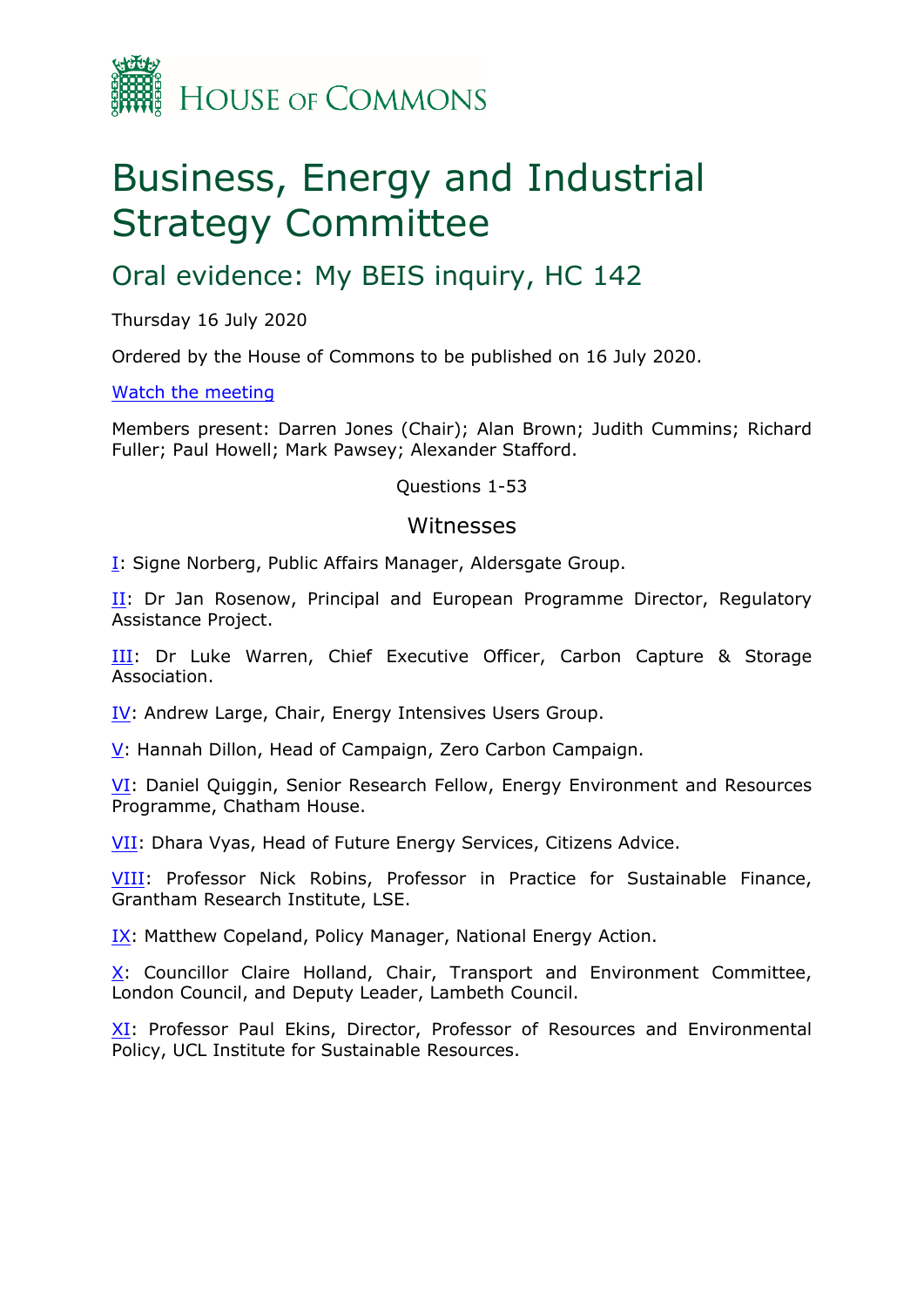

## <span id="page-1-0"></span>Examination of witness

Witness: Signe Norberg.

Q1 **Chair:** Welcome to this session of the Business, Energy and Industrial Strategy Committee. Today we are very excited to be hearing the "My BEIS" pitches—the "Dragons' Den" version of our Select Committee hearings. I have always made it clear as the Committee Chair that I want this Committee to act as a vehicle for the country to engage in the debate here in Parliament, as well as to hold Ministers to account. This has been a fantastic exercise, where we have had over 200 submissions from stakeholders across the country pitching for some of the Committee's capacity and resource to pursue ideas. We have managed to whittle that down to 11 pitches today across a number of themes. We will be covering digitising the economy, heating and hydrogen, industrial decarbonisation, carbon pricing, net zero and the just transition, and delivering on net zero—a whole host of issues, with 11 pitches to follow.

The session will be pretty quick paced. Each pitcher gets five minutes; I am afraid I have been told that I have to keep a timer and intervene if we run over. Then there will be some questions from colleagues. At the end of the session, the Committee will take that away and confirm in the weeks ahead how we will pursue some of these issues.

Without further ado, I am very pleased to move to our first pitch, which is from Signe Norberg, who is the public affairs manager from the Aldersgate Group. Welcome, Signe.

*Signe Norberg:* Thank you so much. Is it useful if I just begin?

**Chair:** No, I will count you in, just so I can press the timer. You will be speaking about digitising the UK economy, and you are from the Aldersgate Group. The floor is yours for five minutes.

*Signe Norberg:* Thank you very much. I am here today to argue that the Committee should look at digitising the economy. This is because it is a critical area for all parts of the economy. It is something that impacts on businesses, consumers, supply chains and employees alike. The Committee should examine the impact of digitising the economy, focusing particularly on the opportunities for businesses to harness these technologies, the role that they play in reducing carbon emissions, and the implications that this holds for the current and future workforce, including addressing digital illiteracy in the UK today. By examining the topic in this way, it will enable the Committee to produce recommendations for Government on how it should rebuild the economy in an inclusive way, level up across the country, and highlight key policy and investment opportunities that are required to make this happen.

We need to recognise that this is a transformation that is already well under way. With the impact of covid, we have seen that there has been an increase in remote working and a decrease in office working. Similarly, we have seen changes in how businesses operate. Just on Tuesday, we heard from the online grocer Ocado that it was looking at the transformation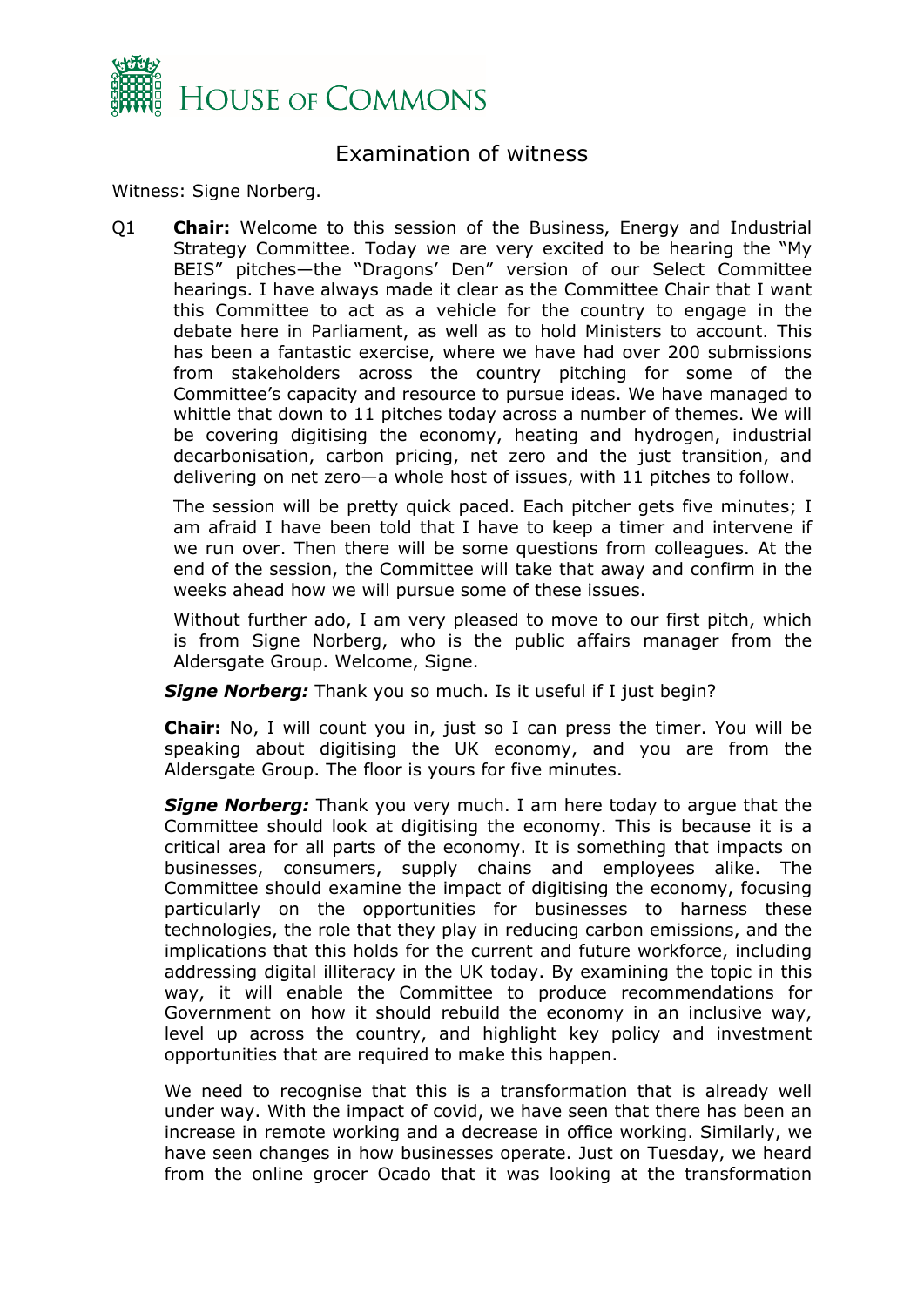

towards online grocery shopping as being permanent and as something that is part of the future landscape. That is something that needs to be properly understood. Although these are only a few examples of the ways in which things have changed recently, it is something that holds true across the economy. By understanding the impact that this has on businesses, employees and the requirements for the future, we can properly enable these opportunities to be spread across the country.

As I will try to make clear today, there are considerable opportunities with having this transformation under way, particularly when it comes to decarbonising the economy more generally and achieving our net zero target. We need only look at transformations within smart energy and urban transport to see how these hold opportunities for reducing our carbon footprint and meeting our net zero target.

Smart meters alone can reduce carbon emissions by 25%. Even if there is moderate uptake of them in the near future, they can generate 20,000 jobs across the UK, particularly when it comes to the installation and maintenance of charging points as part of the network across the country. We really need to understand what opportunities this has for businesses and for employees—future and current—because it is people who are at the heart of all this: people who work for these companies, people who will work for them, but also people who will participate in their services and goods purchasing. To make sure that they are not left behind, there needs to be an adequate support base for current workers to educate, reskill and upskill themselves to be a part of this new economy.

Similarly, there needs to be a detailed understanding around the pipeline and future skills that are required for employees and businesses to harness these opportunities. As part of that, it is crucial to look at the issue of digital illiteracy, because today around 11 million adults and about 10% of the workforce lack basic digital skills. If this is not explicitly addressed as we also look to increase these opportunities, there is a risk that they will not be able to participate going forward. I urge the Committee to look at how we can tackle these issues but also examine what current and past initiatives have been able to achieve. What recommendations have been done? Looking at the role of the industrial strategy and similar initiatives of the past, are these strategies sufficient for the current context in which we find ourselves? Is further support required? What are the policy and regulatory changes that might need to be put in place to ensure that we can really capitalise on these opportunities as we go forward? Equally, are there innovations already in the market today that can be scaled up so that we can see these opportunities spread across the country and really make sure that everyone is part of this transformation?

Finally, I want to briefly touch on broadband and 5G. They obviously play a significant part in this but, as the DCMS Committee is already conducting an inquiry into this, we would strongly urge the Committee to focus on the issues that I have highlighted here today, to really make sure that, alongside the issue of meeting broadband roll-out targets, we understand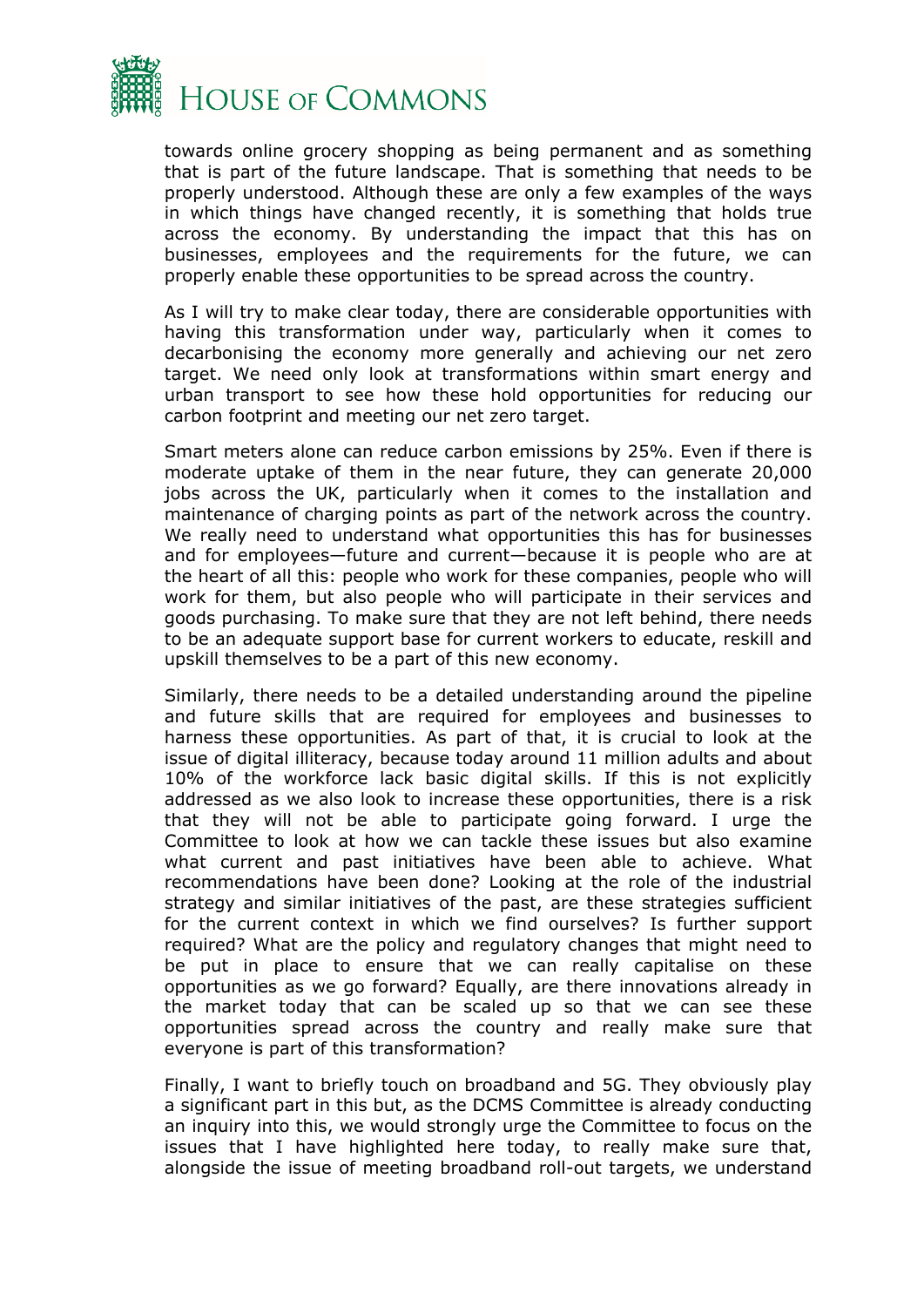

the impact on businesses specifically and their employees, what that looks like, how we can support the employees going forward, and what role Government has in this. Thank you very much.

Q2 **Chair:** Thank you—you were within one second of your five minutes, so congratulations on your pace. One question from me. You have identified that there are basic building blocks around digital infrastructure or digital skills, and then perhaps the more sophisticated use cases on top of that. You have rightly noted that what we try not to do as a Committee is duplicate or repeat work that other Committees are doing. The DCMS Committee is looking at the digital infrastructure point. From a business perspective, where do you think we could add real value on top of the basic infrastructure points that you have mentioned today?

*Signe Norberg:* Do you mean what is needed beyond an infrastructure? That is an important part of the equation, for sure, but equally I think there is something that is quite real and tangible in the current context around human capital and the skills that accompany this. That should really go hand in hand with considerations of future infrastructure capacity and roll-out. There is also something around business practices and looking at how SMEs can be part of this and at what they may need in addition to what is already being provided to make sure that they can be part of this and that their employees, retrospectively, are also considered and are able to be re-educated and upskilled so that they can be part of the transformations that are ahead.

**Chair:** Thank you for that. Are there any subsequent questions from colleagues on the Committee? If so, you might need to wave at me because of this slightly informal approach to questioning. Alan Brown is waving. He got in in the nick of time.

Q3 **Alan Brown:** Sorry, I was a wee bit slow off the mark there. Signe, thanks for that. In terms of looking at infrastructure and digitising that aspect, should we be looking at the universal service obligation and how adequate that is, and at what it is going to do in terms of roll-out of 5G and superfast broadband?

**Signe Norberg:** I think there is an opportunity to consider that as part of the whole. It is very important that this issue is looked at realistically so that it can encapsulate maybe associated issues that are not directly associated with digitalisation. It is something that we can look at if there are unintended consequences or considerations that come as part of this move towards digital technology. I hope I have sufficiently answered your question.

**Alan Brown:** That's fine. Thank you.

*Signe Norberg:* Richard Fuller, did you want to come in?

Q4 **Richard Fuller:** Just with a quick question, if I may. With increasing unemployment likely, should there be a particular focus on whether the Government should lean into this, by looking at the ways in which technologies can change employment patterns, or should we go more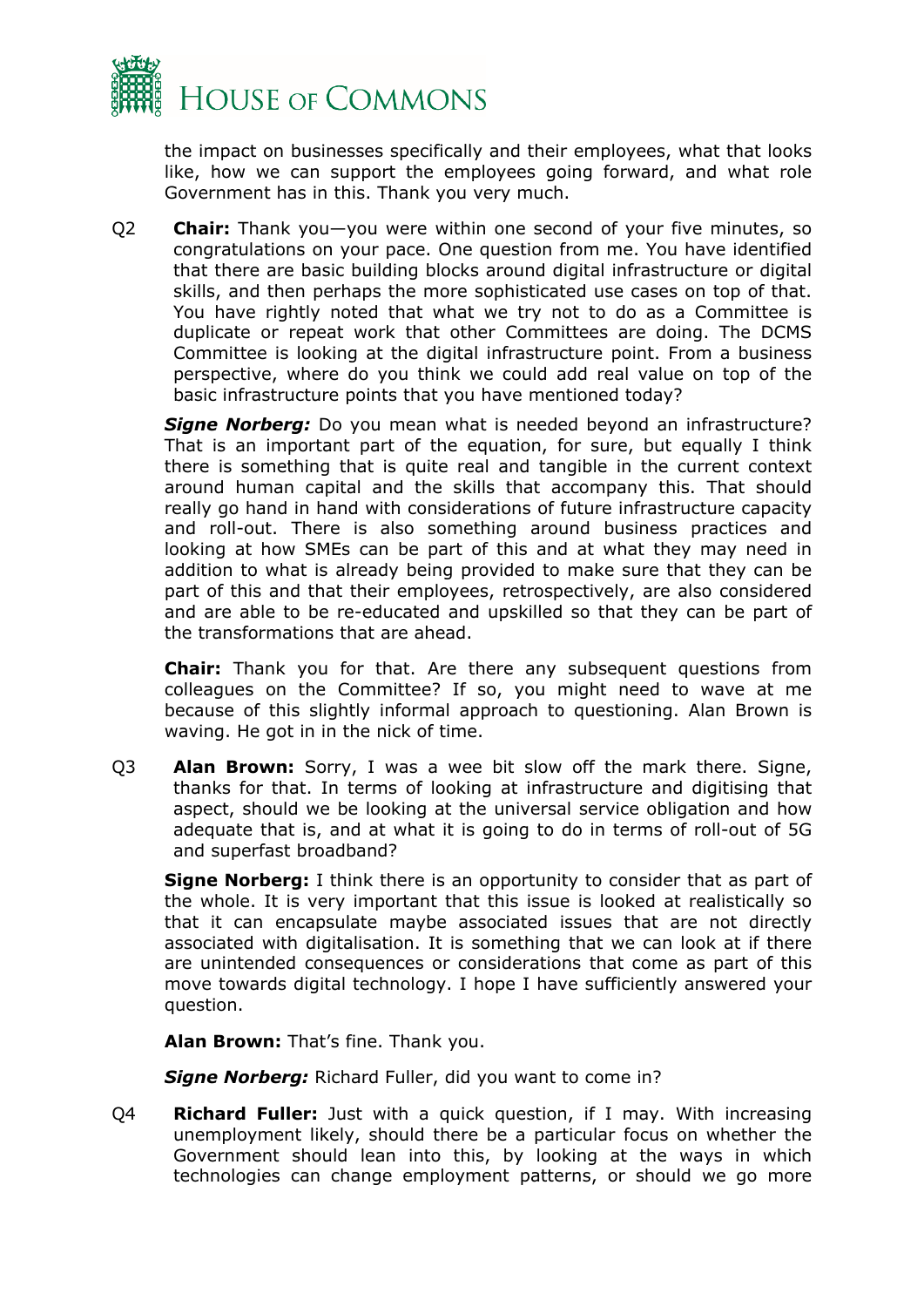

slowly? Is a moral question part of the research that we could do?

*Signe Norberg:* That is an interesting question. There is undoubtedly a question as to how things will change, and I think that examining that and understanding what the current challenges are will be important. I think that it is about ensuring that no one is in effect left behind and we can make sure that everyone can participate. And, if there are changes in work patterns, how can they best be supported, but, similarly, are there additional considerations that come as part of that?

**Chair:** Great. Thank you, colleagues, and thank you, Signe, for your pitch. You are released, although you are welcome to stay and hear the other pitches. Thank you so much for your time.

#### <span id="page-4-0"></span>Examination of witness

Witness: Dr Jan Rosenow.

Q5 **Chair:** We now move to Dr Jan Rosenow, who is from the Regulatory Assistance Project and will make the first pitch today on our heating and hydrogen theme, on decarbonising heat. Dr Rosenow, welcome to the Committee.

*Dr Rosenow:* Thank you. Good morning.

**Chair:** I am pressing reset on my clock. You have five minutes from now.

**Dr Rosenow:** My pitch to you is about heating. Heating is among the toughest challenges facing climate policy in the UK. Why is heating so important? Twenty per cent. of the UK's carbon emissions are from heating our buildings—mostly our homes. That is more than all the emissions from all petrol and diesel cars put together. And almost all the heat that we currently use in buildings is from fossil fuels—mainly natural gas. Less than 5% of all the heat being used is from low-carbon sources in homes.

To meet the Government's net zero target for 2050, we will need to decarbonise all homes and buildings fully by 2050. That means that we need to do two things. First, we need to increase the energy efficiency of our buildings; and secondly, we need to replace all our fossil heating systems with low-carbon heating.

It was really great to see the Chancellor announce last week that £3 billion will be spent on energy efficiency upgrades. That is a step in the right direction, but it must not be a one-off investment. Progress in the past has been disappointingly slow, particularly over the last decade. The market for energy efficiency retrofits has collapsed after the failure of the green deal to deliver. As a result, current retrofit rates are completely inadequate for achieving even a significant portion of the required level of decarbonisation to meet the 2050 target.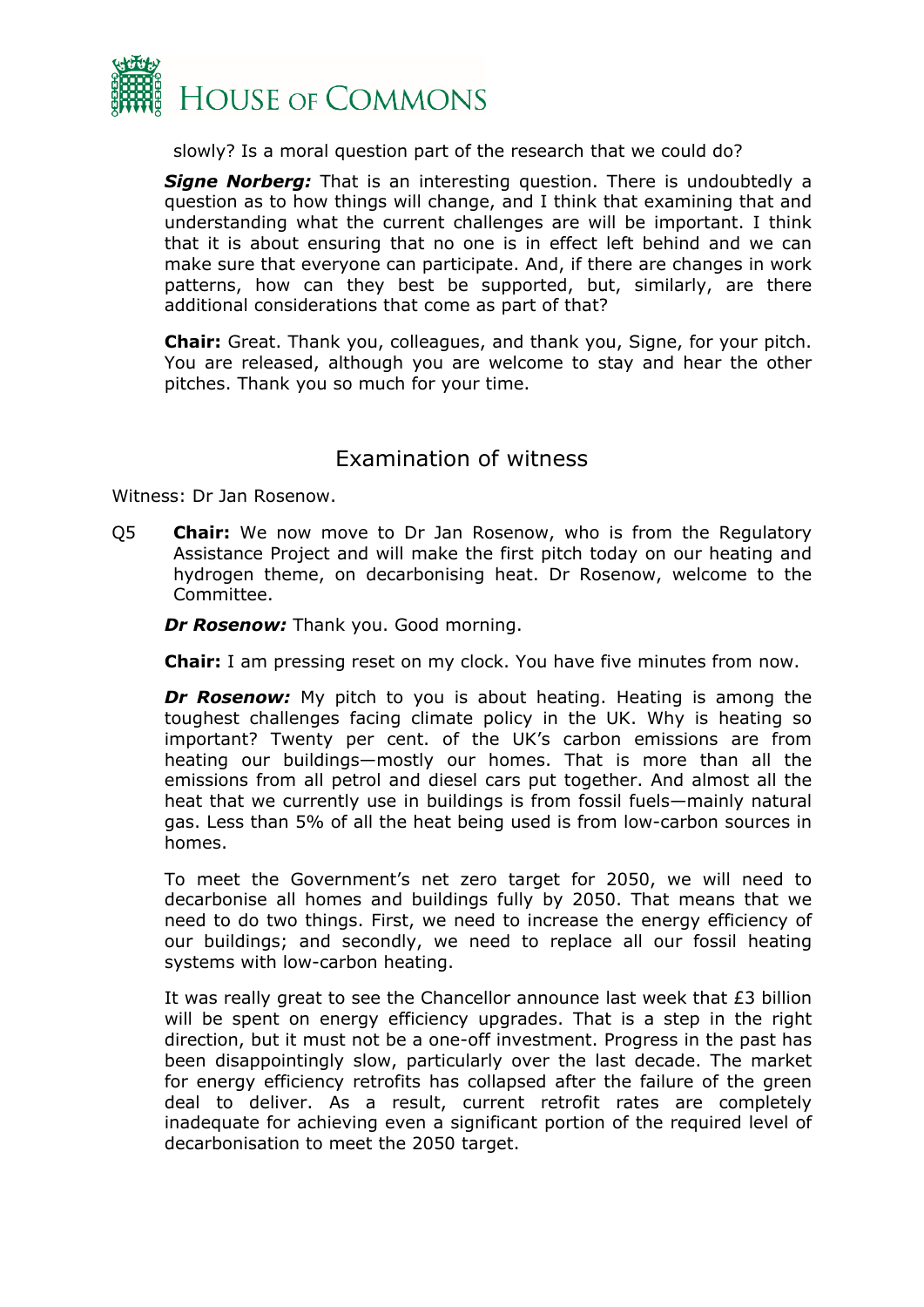

Almost all the UK's homes will require upgrading by 2050. That equates to almost 20,000 homes per week. We currently manage to do only a small fraction of that: about 3,700 homes are improved every week with significant energy efficiency measures that are supported by Government programmes. The replacement of fossil fuel-based heating systems is happening at an even slower pace. In 2018, only 27,000 heat pumps were installed across the UK. That is a fraction of the 1.7 million gas boilers that we installed in the same year. At the current rate, it would take more than 700 years to reach the 19 million heat pumps that the Committee on Climate Change suggests are needed to reach the net zero goal. That means that there is a clear case for urgent Government intervention. The existing policy framework is clearly not fit for purpose and has failed to deliver against expectations.

As far as I am aware, there has never, ever been an inquiry into this topic by this or any other Committee, and it is critical that the Government be held to account on this issue. Such an inquiry would be particularly timely. The Government have announced a heat strategy for later this year. That will determine the way forward regarding heat in the UK. Last week, the Secretary of State confirmed that the heat strategy is still on track for delivery in the autumn. This Committee should scrutinise the plans in detail to ensure that Parliament is involved in the discussion about the way forward.

Let me end on a positive note, as I am aware that a lot of this sounds rather gloomy. Decarbonising heating is not a problem for which we do not have technological or policy solutions. Let me tell you briefly about my own story before I conclude. We—that is, my family and I—have reduced emissions from heating in our own home, which was built in 1880, by almost three quarters, and our heating bills are now 60% lower than they used to be. This can be replicated across the UK, and many other countries—for example, Sweden—have gone much further and faster and managed to radically reduce emissions from heating; but it requires full policy ambition to make this happen. The UK can do it and I believe the Committee ought to hold the Government to account on its forthcoming heating strategy and launch its first ever inquiry into this topic. If we get this right, this could create tens of thousands of new jobs, especially in parts of the country that urgently need them in recovering from covid-19. Thank you very much for your attention, and I look forward to your questions.

**Chair:** Thank you for your pitch. You finished with a minute to go, which will give us some time for extra questions. I will go to Mark Pawsey, first, please.

Q6 **Mark Pawsey:** Thank you, Dr Rosenow. You told us that a number of unsuccessful attempts had been made to deal with this very serious problem, so do you think the inquiry or the work that the Committee should do should look backwards as well as forwards, or should we ignore what has happened in the past?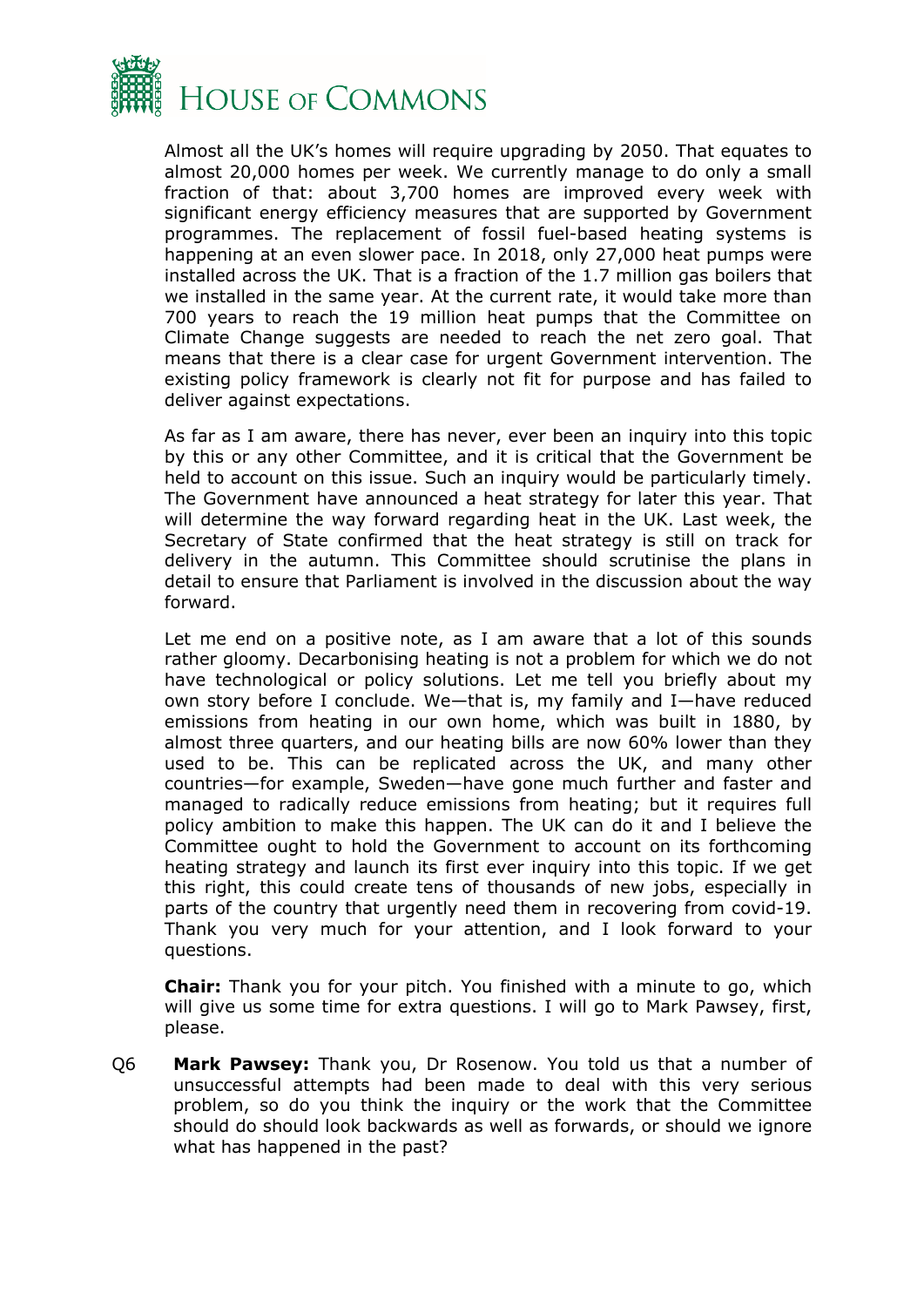

*Dr Rosenow:* I think it is both. I think there is a lot to be learned from past policy success and failure. I think the green deal offers some important learnings, and the obligations on energy companies to install energy efficiency measures, and the renewable heat incentive, which is coming to an end next year—all of these are also interesting learning opportunities. Looking forward, I completely agree with that, and we can learn a lot from other places that have done this. We will not just be able to translate that into concrete policies directly, but we can certainly learn from what has worked elsewhere, and I think the Committee would be in a good place to ask some of those questions, both on past experience and on the future.

Q7 **Mark Pawsey:** Can you tell us which countries have successfully decarbonised the heating of their buildings? Who might we look at first, in an inquiry?

**Dr Rosenow:** The most successful countries in Europe that have done this are the Scandinavian countries. I have mentioned Sweden already. Finland is a good example as well. Norway and Denmark are the most successful in terms of the speed and the scale of decarbonisation, but you may also want to look a bit further and look at places such as California, which is currently at full speed ahead to transition away from fossil fuels for heat.

Q8 **Mark Pawsey:** You also spoke about the need to link the decarbonisation of heat with energy efficiency and improve the energy efficiency of our buildings. Which of the two activities would you say was the more important?

**Dr Rosenow:** We need both. We can't do decarbonisation simply by installing new heating systems, or do energy efficiency without installing new heating systems.

Q9 **Mark Pawsey:** What are the challenges in the UK? In what you have written to us, you have told us about the silo effect that occurs within UK Government Departments. How might we come forward with some proposals that would deal with that?

**Dr Rosenow:** That's exactly right. In the past we had dedicated energy efficiency policies and renewable heat policies, and they haven't always been fully in sync, so I think an integrated policy approach is what is needed. That means having a strategy which the Government is actually working on, but it needs to be scrutinised and it needs to be ambitious enough to deliver on the targets.

Q10 **Mark Pawsey:** Would we be able to do some work that would input into Government thinking, or is it your view that Government have decided on a course of action and that's that?

**Dr Rosenow:** I think there is still scope to put into Government thinking at this point. I think it is important that as many people as possible are involved in those discussions, to really get those learnings from past failures and successes into the thinking of the Government.

Q11 **Mark Pawsey:** And what would be the prize? If we get this right, what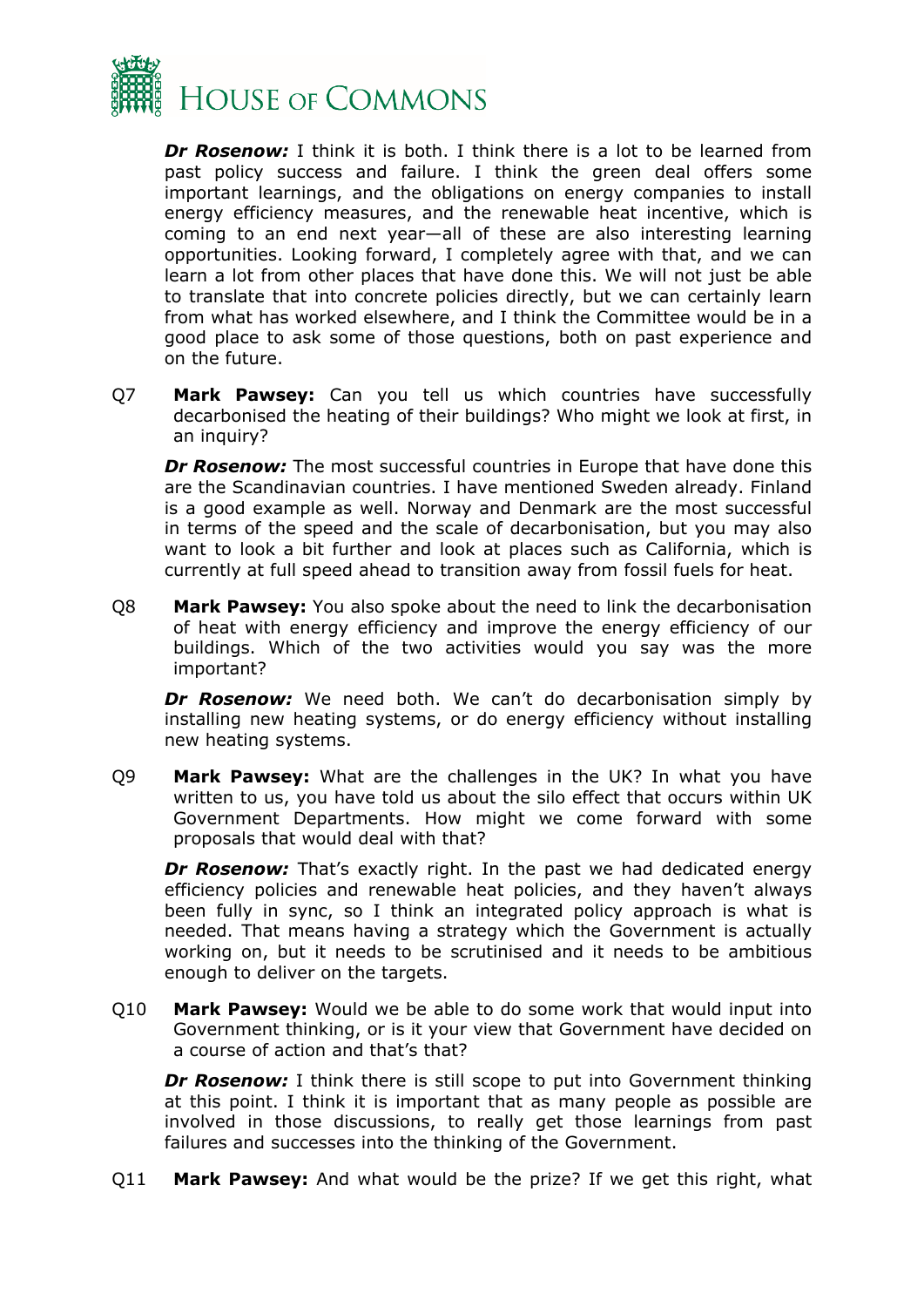

does the UK achieve?

**Dr Rosenow:** I think we create lots and lots of jobs, especially in areas of the country that urgently need them. We will have less air pollution in cities, which is a great benefit, and more comfort. People will live in more comfortable buildings, healthier buildings, and they will simply be more pleasant to live in. I think that is a key benefit that is often overlooked. It is not all about carbon. This is really about an infrastructure programme for the UK to upgrade building stock, which is among the leakiest in all of Europe.

**Mark Pawsey:** Thank you, Dr Rosenow, and thank you, Chairman.

**Chair:** Thank you, Mark. Are there any additional questions from colleagues?

Q12 **Alan Brown:** Thanks, Dr Jan. How important is it that we look at the overall cost of decarbonisation in terms of both the change in heating system and energy efficiency? You mentioned learning lessons from the green deal, and I presume we would need to look at that as part of funding going forward and what a system of grants would look like. Again, I am aware that a lot of people are fuel-poor, and it is about making sure we tackle them.

Can I ask one more question about heat decarbonisation? The Committee has received submissions from fuel suppliers who are advocating a stepchange policy for those who are off the gas grid and may, for example, be using oil heating systems. They are advocating a step change by first using a carbon-based fuel with lower emissions and then working towards full decarbonisation of those off-gas grid properties. Is that a serious policy consideration we could look at, or should we go straight for net zero?

*Dr Rosenow:* The off-gas properties you mentioned are particularly interesting, because they often offer the best cost-benefit ratio for installing an alternative heating system, because it is very expensive to use heating oil to run your heating system. That could be one of the early segments where we really roll out new heating systems and upgrade buildings to make them more energy-efficient.

Your first question, on what kind of policy we would need, deserves a lengthy inquiry by the Committee. We certainly need to ensure that it is not just a programme for the able-to-pay; it needs to benefit everybody, and especially the fuel-poor, who we must not leave behind on more expensive and more carbon-intensive fuels.

**Chair:** One final quick question and quick answer from Paul Howell.

Q13 **Paul Howell:** Alan has covered a number of my points, but one is: is this about evolution or revolution, or is it about geographic spreads, where you do one town one way and somewhere else another way? I am aware of a town in one of the Nordic countries where heat is dealt with completely using thermal heat from underground. What are you advocating on that? Is it just about how we put the whole picture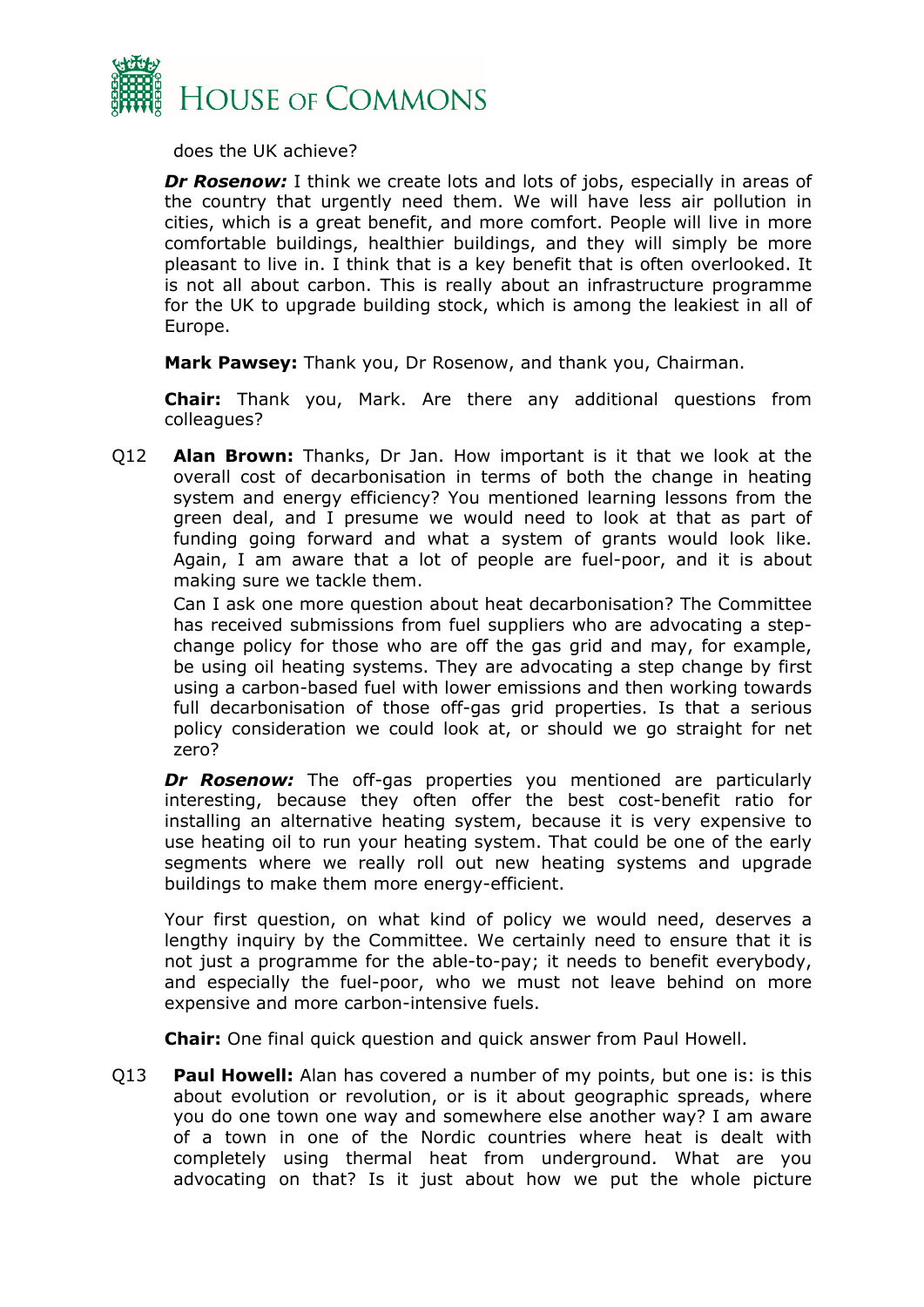

together?

*Dr Rosenow:* What you mention is what is called an area-based approach, and I think that is right, especially in technologies such as district heat. There was a piece in the media this morning that you may have seen about district heating and using waste heat for heating our homes. Clearly, we cannot leave that decision to individual households by themselves; that requires another actor—the local authority and the Government—to step in and make those decisions in collaboration with households.

**Chair:** Thank you for your pitch and your time this morning.

## <span id="page-8-0"></span>Examination of witness

Witness: Dr Luke Warren.

Q14 **Chair:** We move on to the second pitch under this theme of heating and hydrogen. We have Dr Luke Warren, the CEO of the Carbon Capture & Storage Association. Good morning, Dr Warren.

*Dr Warren:* Good morning.

**Chair:** You have five minutes, starting from now.

*Dr Warren:* Good morning, Committee, and thank you very much for inviting me to present to you today on the future of hydrogen. When I talk about the future of hydrogen, I specifically want to refer to the future of low-carbon hydrogen. There are two main ways in which we produce lowcarbon hydrogen. The area I work on is where you reform natural gas, breaking apart natural gas molecules to produce hydrogen and carbon dioxide. You store the carbon dioxide permanently and you have lowcarbon hydrogen. You can also use low-carbon electricity—for example, renewables—to electrolyse water and produce hydrogen. The UK already has a world-class offshore wind sector and we have a goal of becoming a world-class CCUS sector, so we are very well placed to become a major producer of low-carbon hydrogen. That is important, because globally what we have seen is a tremendous increase in interest in developing lowcarbon hydrogen. It is now very much recognised as being a really essential technology if we are to deliver on the goals of the Paris agreement.

I believe that the hydrogen agenda would benefit very much from the Committee's attention, for a number of reasons. First, there are very significant environmental benefits that could accrue to the UK from the development of low-carbon hydrogen. We have made excellent progress in decarbonising our power sector over the last decade, but the next decade and the decade after that will present us with new challenges, and we need new solutions. Hydrogen will be one of those. In particular, it will play a very important role in those sectors where it will be hard to electrify.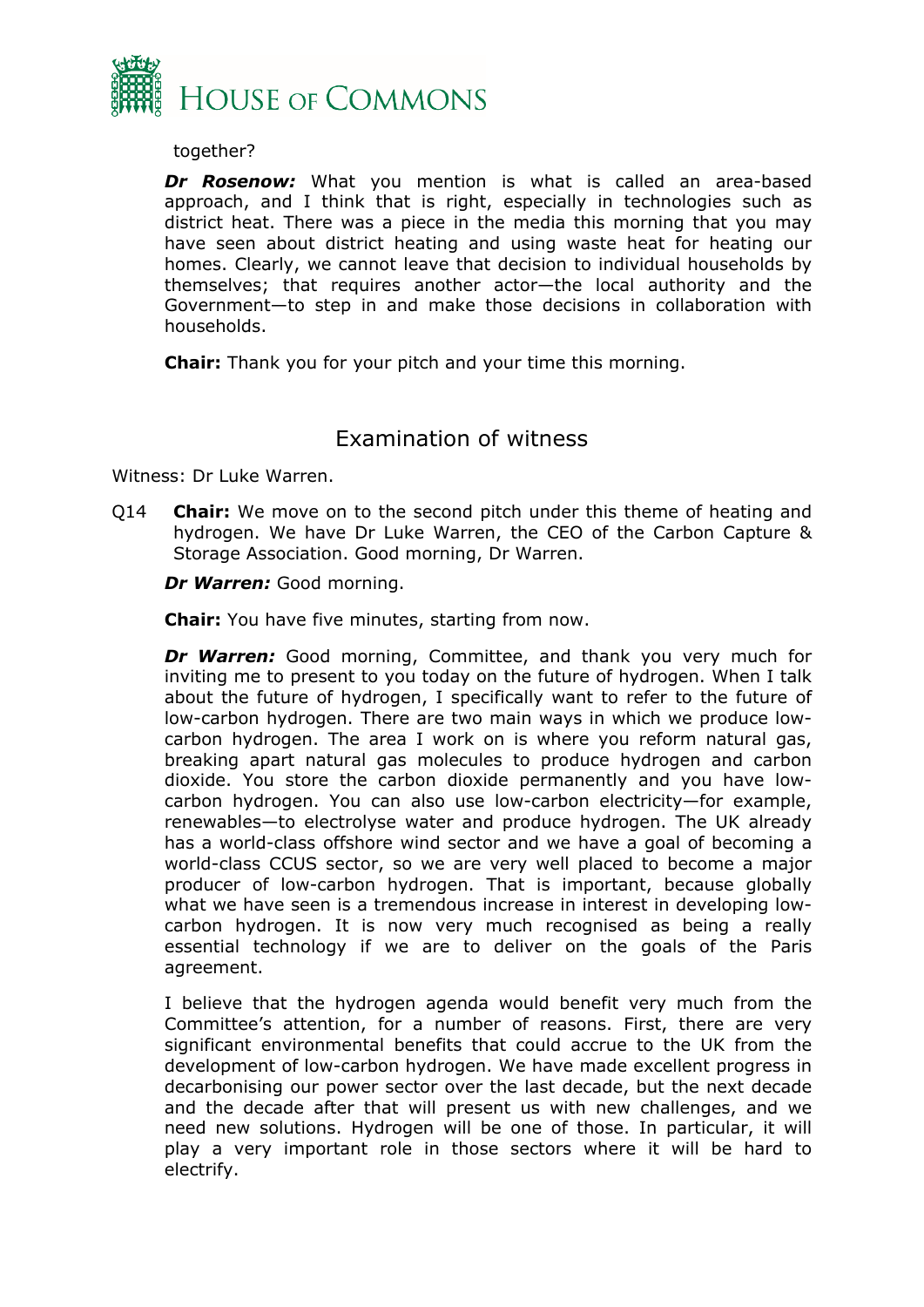

We have heard about the challenges with heating. In industry and buildings, we use a lot of natural gas, and hydrogen presents us with an opportunity to replace it with a low-carbon fuel. There will be parts of the transport fleet—HGVs, shipping, and so on—where we cannot use batteries, and again hydrogen will play a role. In the power sector, we still use a lot of gas to help to balance supply and demand. Again, there is a role for hydrogen.

There are also wider environmental benefits. When hydrogen is used in a process, it combines with oxygen in the atmosphere to produce water, so you do not have the production of some of the other emissions that can cause significant local air quality concerns.

We also see hydrogen as playing an important role in the Government's post-covid recovery. Around the country today, there are a number of industrial-scale hydrogen production facilities associated with carbon capture, use and storage infrastructure. They are under development today. They want to move forward into construction so that they can be operating by the mid-2020s. Those projects are located in our key industrial regions—the east coast of Scotland, Teesside, Yorkshire and Humber, the north-west and south Wales. They represent important lowcarbon infrastructure investments that can help those regions to transition to a net-zero economy.

I also want to touch on the impact that covid has had on the UK's worldclass oil and gas industry. Our industry is really struggling, and the development of an ambitious domestic CCUS and hydrogen programme can help it diversify into the low-carbon industries of the future. The oil and gas supply chain has the capability and skills needed to develop these technologies at scale.

I also want to touch on international progress. We have seen some very welcome developments in the UK. There was an announcement of £33 million for a hydrogen supply competition, and a more recent announcement of £100 million for a hydrogen production fund, but I want to contrast that with some of the more recent developments that are happening elsewhere. In June, Germany announced its new hydrogen strategy; it will be spending £9 billion in realising it. In April, the Netherlands also launched a hydrogen strategy. It now has an investment instrument that can support the development of low-carbon hydrogen, which will be operational around the turn of the year, and it is looking to develop industrial hydrogen infrastructure in its key industrial ports.

Just last week, the European Commission came forward with its hydrogen strategy, which it sees as playing an absolutely central role in its delivery of the European green deal and its covid recovery measures. This is an area where there is rapidly expanding international activity, and we risk being left behind in this space.

We see a number of areas where Government policy in hydrogen could be developed and improved. First, we urgently need the Government to come forward with a clean hydrogen strategy.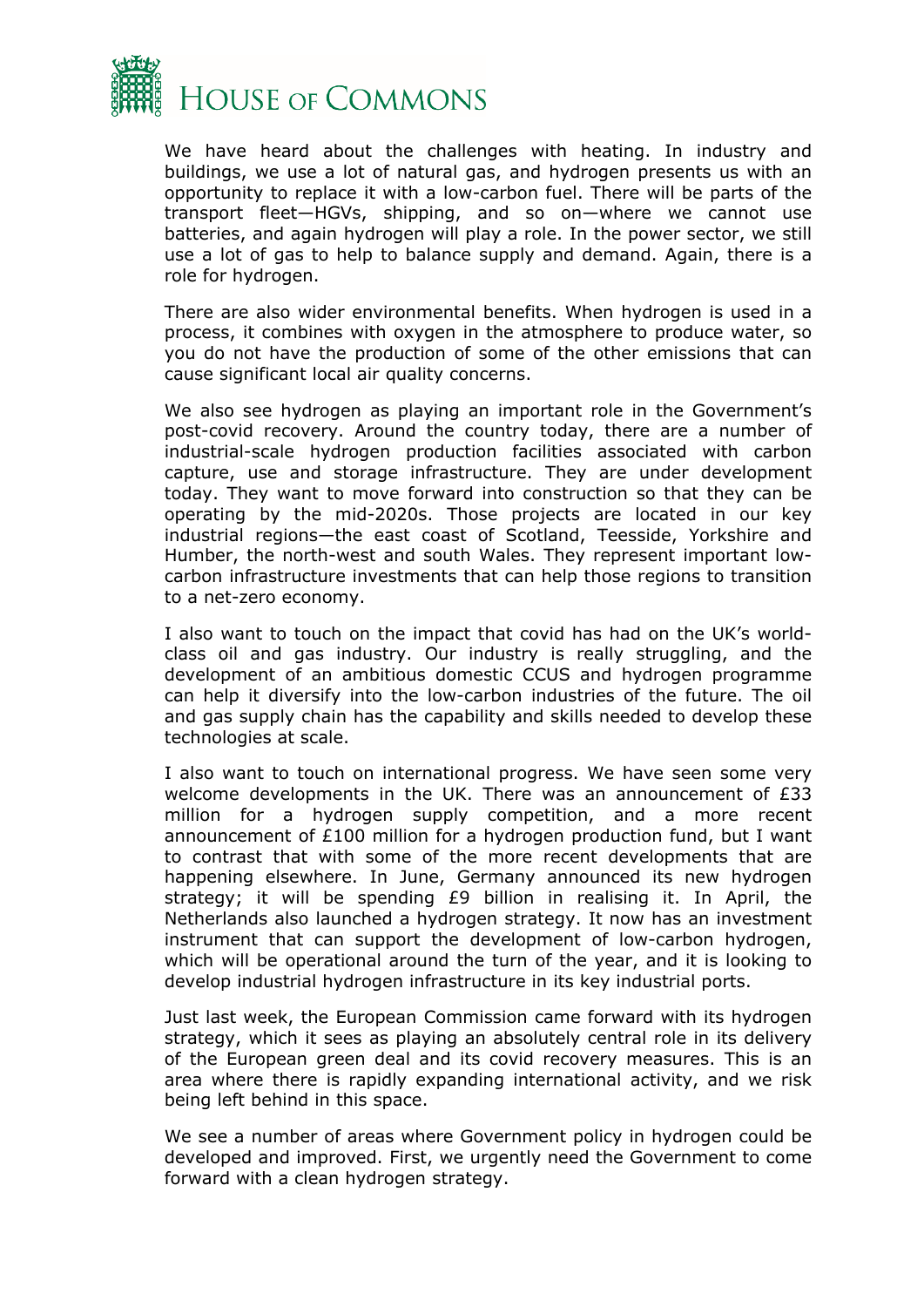

Secondly, we need to think about how a post-covid recovery package can also stimulate the development of a low-carbon hydrogen sector and how that can help to put us on the road to delivering net zero. Thirdly, we should be thinking about how hydrogen plays into our wider industrial strategy, and about where the opportunities are, as well as developing the domestic supply chain to export some of these skills and experiences to emerging overseas markets.

Finally, we have COP26 coming up, and there is a real opportunity there to demonstrate international leadership on the development of hydrogen, and show practical solutions for how other countries can also start to decarbonise their economies.

**Chair:** Thank you Dr, Warren. I hope I have not given away that I am too kind a Chair, but I gave you an extra 20 seconds. I will have to try to limit some of the questions, I am afraid. I am coming to Alan Brown first.

Q15 **Alan Brown:** Thanks, Chair, and thanks for that, Luke. The Committee is looking at this, and obviously the main focus is hydrogen, but you talked about carbon capture and various clusters. Would we be looking at the other clusters that are in the pipeline at the moment and are part of your organisation? Would that be an integral part of what we need to look at?

*Dr Warren:* I am conscious that the Committee did some excellent work recently on carbon capture, use and storage, so I am not sure you would necessarily want to go back and look specifically at this issue. The progress on CCUS is one of the very important enablers of the development of a low-carbon hydrogen economy. It would certainly be helpful to check in on the progress on your recommendations in your previous inquiry.

Q16 **Alan Brown:** That is interesting. The focus is very much on hydrogen, then. I assume that, as you said earlier, looking at decarbonising of heat, we really need to combine what comes out of the energy White Paper, in terms of Government policy, and the heat decarbonisation strategy, and how hydrogen plays into that in the long term.

*Dr Warren:* Yes, absolutely. One of the issues with hydrogen is that it potentially delivers so much value to our economy. It can decarbonise so many different parts: heating, transport, power, industry, and so on. At the moment, we do not seem to have within this county a very holistic view about how we want to enable this sector, what we are trying to achieve and what we need to do over the near term. There are some very clear areas there where the Committee could add a lot of value to the conversation.

Q17 **Paul Howell:** Just to follow up on that, what I heard in the presentation was that there is plenty going on with hydrogen in the UK, but there are potentially bigger and better issues going on in different places around the world. Is it a fair comment to say that what we should be looking at is making sure we are up to speed with all the opportunities that are there, as opposed to just the ones that have been pursued so far?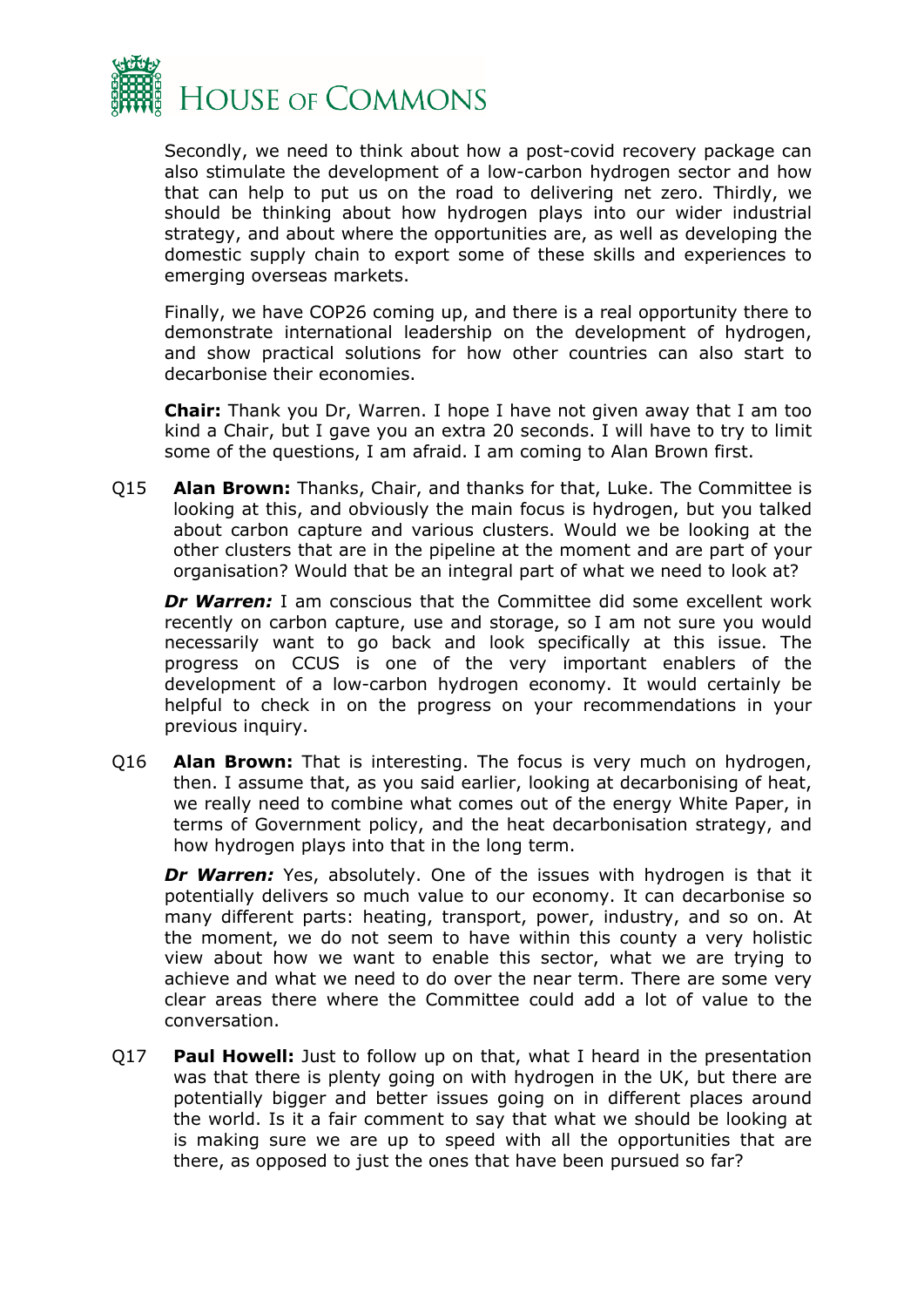

*Dr Warren:* Do you mean that we should be focused on trying to access these overseas markets first?

**Paul Howell:** No, it is about trying to understand the direction of travel of other countries—whether they are ahead of us on the curve of how you can use hydrogen, where you can use it and so on—to make sure we are at the front of the developmental curve, as opposed to chasing it.

**Dr Warren:** Interestingly, the UK has been a thought leader on how hydrogen can contribute to decarbonisation. Some excellent work on hydrogen decarbonisation has been done in the north of England and in the north-west, but where we have come off the pace slightly has been in implementing policy over the past year or so. We have the thought leadership; we just need to get the policy in place so we can start to move these projects forward, and then our feeling is that we can be in the vanguard of this sector.

**Paul Howell:** Being from the north-east, I fully understand what is happening on Teesside and the like. The way I interpreted your presentation was that other things were missing, so thanks for that clarity.

Q18 **Mark Pawsey:** I want to ask about the opportunities in the transport sector. Are we in danger of being left behind on that? You spoke about the opportunities for heavy commercial vehicles, trains and maritime. If we do not invest soon, will the opportunity have passed?

**Dr Warren:** There is always that risk. One of the attractions of hydrogen is that the international supply chain is still under development. This comes back to the point about the industrial strategy: there is an opportunity for us to try and capture some of the international supply chain here. If we can develop an ambitious domestic hydrogen policy, we can hopefully put in place a framework that attracts companies to invest their manufacturing facilities and their offices here in the UK, in order to supply that market. That will then hopefully provide the opportunities for us to access some of these overseas markets. I certainly would not want us to be complacent about the idea that we will be able to attract the industry to locate here even if we do not make significant progress in the near term.

Q19 **Mark Pawsey:** But the investment is huge, isn't it? Isn't it easier to simply import trains or vehicles that are manufactured abroad, rather than invest in the infrastructure and make the capital investment to get that off the ground here, or would you argue that we need to move quickly?

*Dr Warren:* We absolutely need to move quickly. The other point is that a lot of this is about infrastructure investment, which is not something you can necessarily just buy overseas. This is not like buying solar panels, for example, where we can wait for another country to buy the technology down the cost curve. It is really important to develop our own infrastructure and start to develop some of the economies of scale here, which then enable us to develop this at a lower cost.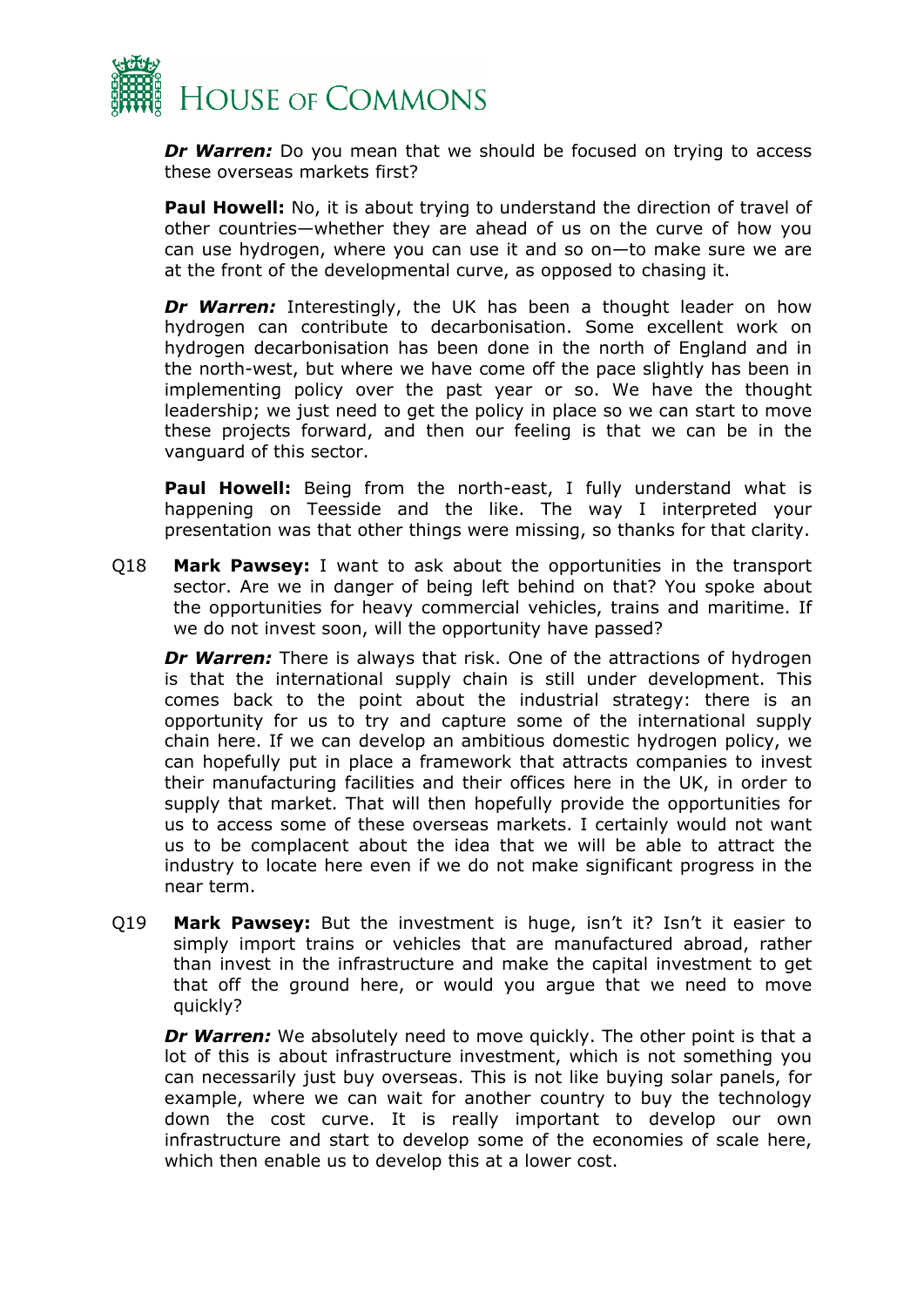

**Chair:** Thank you, Dr Warren, for your time this morning.

#### <span id="page-12-0"></span>Examination of witness

Witness: Andrew Large.

Q20 **Chair:** We have three pitches on our third theme for today, which is industrial decarbonisation. The first is from Andrew Large, who is the chair of the Energy Intensive Users Group. Good morning, Mr Large. You have five minutes, starting from now.

*Andrew Large:* The Energy Intensive Users Group represents the UK's foundation industries, including steel, chemicals and fertilisers, paper, glass, cement, lime, ceramics and industrial gases. Those industries produce essential inputs to UK climate solutions in all sectors. They make an annual contribution of £15 billion to the UK economy, supporting 200,000 jobs directly and 800,000 jobs indirectly. Today, we ask for an inquiry into the benefits of targeting the reduction of total UK carbon consumption and to consider how such a framework could be implemented to allow for effective policy making to achieve a real net zero.

As we work towards economic recovery, the Government's mantra is, "Jobs, jobs, jobs." The foundation industries must be central to that recovery, building sustainable green jobs for the future.

We are entirely supportive of the net zero ambition. Our sectors are taking positive and innovative steps and making significant progress. Carbon emissions fell by 43% for manufacturing between 1990 and 2017. The carbon intensity of UK paper making, for example, has reduced by 61% since 1990. Yet these improvements are being undercut by the Government's policy on carbon emissions targets.

If we want our manufacturing to be competitive in a low-carbon, resourceefficient world, there must be a level playing field with our competitors in other countries. ONS data shows that UK territorial carbon emissions peaked in 1972. However, once imported emissions, such as those produced in the manufacture abroad of goods that the UK then imports, are considered, total UK emissions kept rising for many years after, and only peaked in 2007.

The ONS shows that imported emissions are 62% of the UK's carbon footprint. The biggest source of these imported emissions is China, followed by the EU and then the United States.

Under the Government's current policy of reducing territorial emissions, UK progress to net zero is accelerated by offshoring energy-intensive businesses. That puts tens of thousands of jobs at risk, while our contribution to global carbon emissions from the goods we import continues.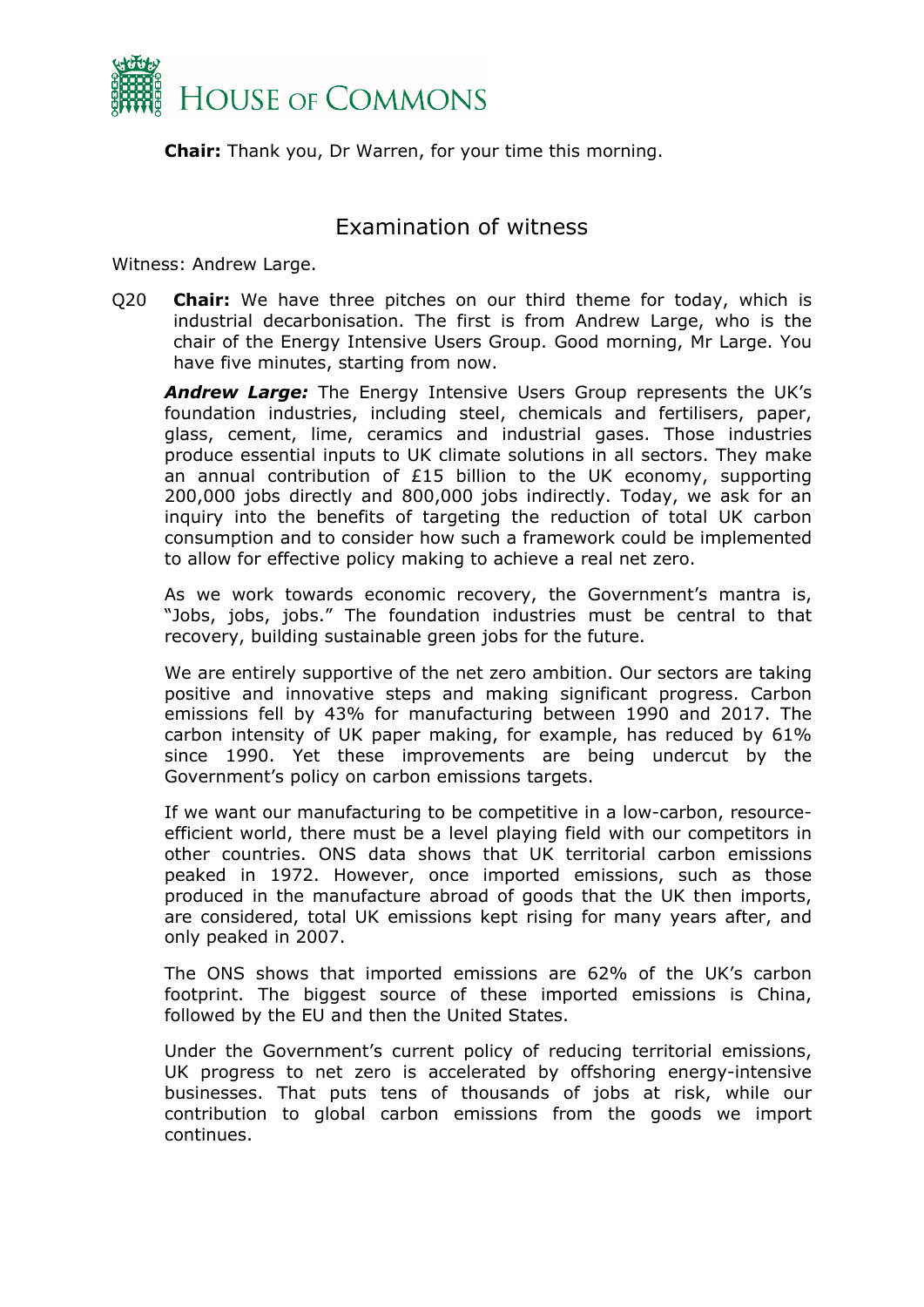

If we are serious about tackling climate change, we must look at the bigger picture and accept responsibility for the emissions we import and the impact that current policy has on our national economic sovereignty. That is why today we are asking for this inquiry into the benefits of targeting the reduction of total UK carbon consumption.

Despite the recent report by the ONS highlighting the extent of the UK's imported emissions, the Government currently have no explicit ambition or budget to reduce them or to reduce overall consumption emissions.

The Committee has the opportunity to propose meaningful reform to UK carbon accounting and to develop a coherent and responsible climate change policy that delivers for business and the environment in the context of the UK's position as both a territorial producer of emissions and an importer of products with embedded emissions.

We are not alone in this view. A diverse and growing coalition of organisations is calling for change, which includes the WWF, liberal media outlets such as *The Economist*, and business groups such as the CBI.

There are many ways in which the Government could develop policy in this area, which an inquiry could explore. For example, the Government regularly publish both territorial and consumption emissions statistics alongside GDP and productivity. Such transparency would invite healthy scrutiny and drive development of policies to boost sustainable growth. The Government could also broaden the remit of the Committee on Climate Change to mandate it to advise on policies to reduce the UK's overall carbon footprint and set budgets for total consumption emissions, complementing its existing work on territorial emissions.

If the UK is serious about its commitment to reducing emissions, it must be open about its true footprint and not hide behind incomplete carbon accounting. Government policy must acknowledge and seek to reduce to net zero the UK's contribution to the global carbon footprint, not just the domestic one.

If we stick to the current trajectory, the UK's energy-intensive industries and the communities and jobs they support will pay the price for this skewed approach, despite their efforts to improve energy efficiency in their processes. Many tens of thousands of vital manufacturing jobs will be at risk in the coming years. As we work towards the post-covid recovery, we should be building these jobs for the future, not placing them in jeopardy.

Q21 **Chair:** Thank you for your submission. I have a quick question before we go to Mark Pawsey. Can you just explain to me how the connection is made between reporting on both production and consumption emissions and how that links to business prosperity in the UK? Maybe I missed that point; forgive me if I'm being simple.

*Andrew Large:* The issue is this: the UK's carbon policy is based on making the emission of carbon in the UK expensive and, thereby, using economic levers to move businesses to decarbonise, but our overall global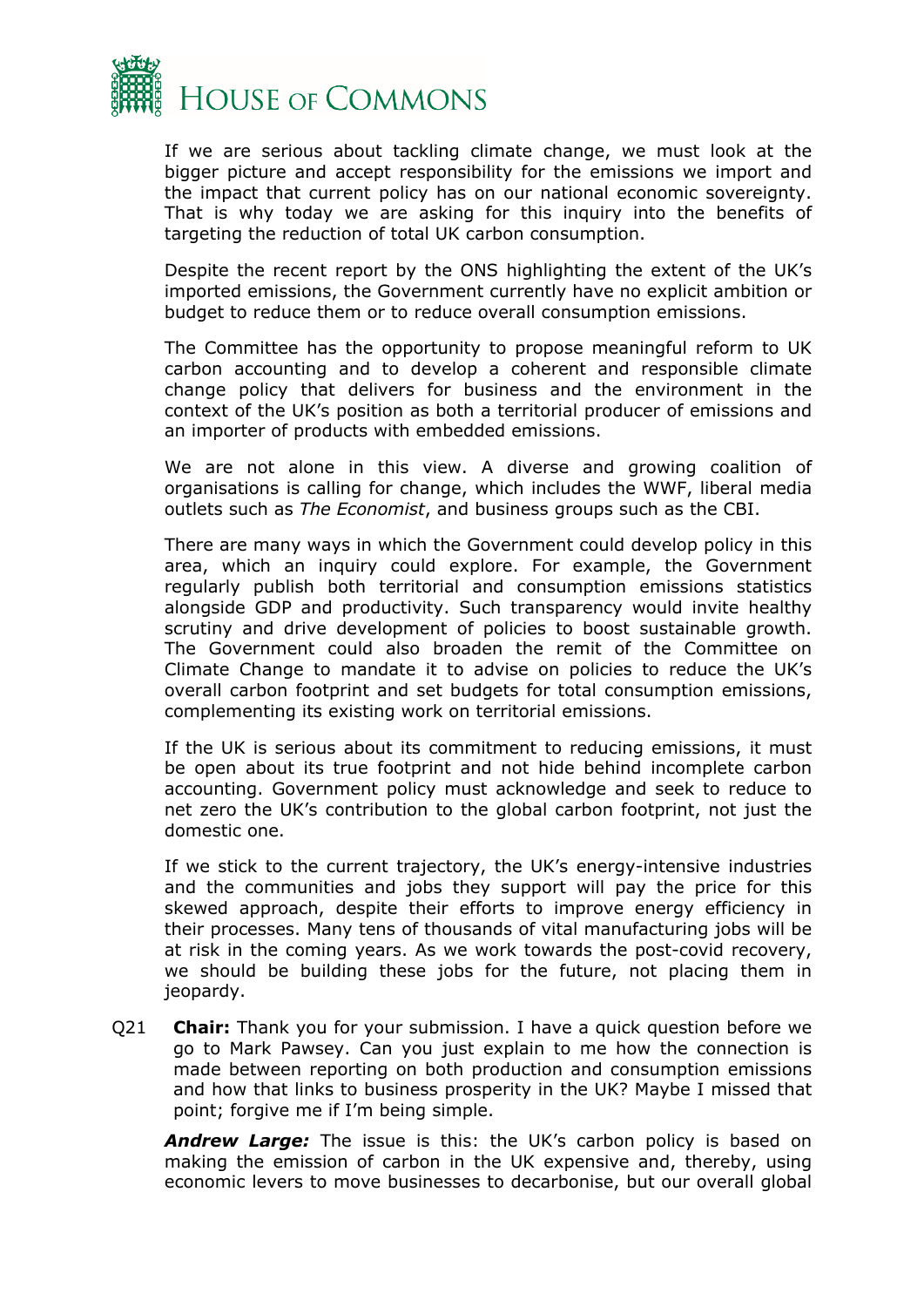

strategy depends on other countries taking the same approach. Sadly, as we have seen, many countries have not done so; they continue to invest in high-carbon power generation, even commissioning coal-fired power stations in 2020.

As a result, the UK manufacturing sector is bearing the economic cost of the decarbonisation policy, and investors and customers are investing in and buying from cheaper manufacturing capacities that continue to be supported by high-carbon power outside the UK.

Q22 **Mark Pawsey:** Andrew, what would be your key message to Government here? Is it that the Government must change their approach? In your view, what are the consequences if the Government do not change their approach?

*Andrew Large:* Yes, the Government do need to change their approach. We seek parity of esteem between territorial emissions and imported emissions, so that when we set carbon policies, we do so on the basis of the totality of the UK's carbon footprint on the world, not just a skewed focus on the UK side only.

For policy, that means looking at the way we support domestic businesses through the compensation and exemption schemes. More widely, it means reviewing areas such as the global price for carbon and using the forthcoming free trade negotiations with third countries post-Brexit to address carbon-related issues in trade, so that all the levers of Government are applied behind generating a level playing field for carbon across all the UK's relationships.

Q23 **Mark Pawsey:** How urgent is this matter? Do you have a view on the number of jobs that might already have been lost as a consequence of the Government's approach?

*Andrew Large:* Over the past 10 to 15 years of the Government's approach, in the run-up to the Climate Change Act and beyond, it is clear that tens of thousands of jobs, if not hundreds of thousands, have been lost in energy-intensive manufacturing across the UK.

This is urgent, because there is a confluence of challenges. We have the challenge of the post-coronavirus recovery. We have the challenge of the industrial renaissance of the UK. We have the challenge of the post-Brexit repositioning of the UK's economic relationships across the world.

Now is a perfect opportunity to set those growth ambitions in the context of ensuring that we are really addressing the UK's real carbon footprint and not just cutting UK emissions and importing products that are produced with emissions from third countries.

Q24 **Mark Pawsey:** You spoke about needing a level playing field. Have other countries adopted the method of calculating carbon footprints that you have outlined? Who is doing that already? Where could we look to as an example?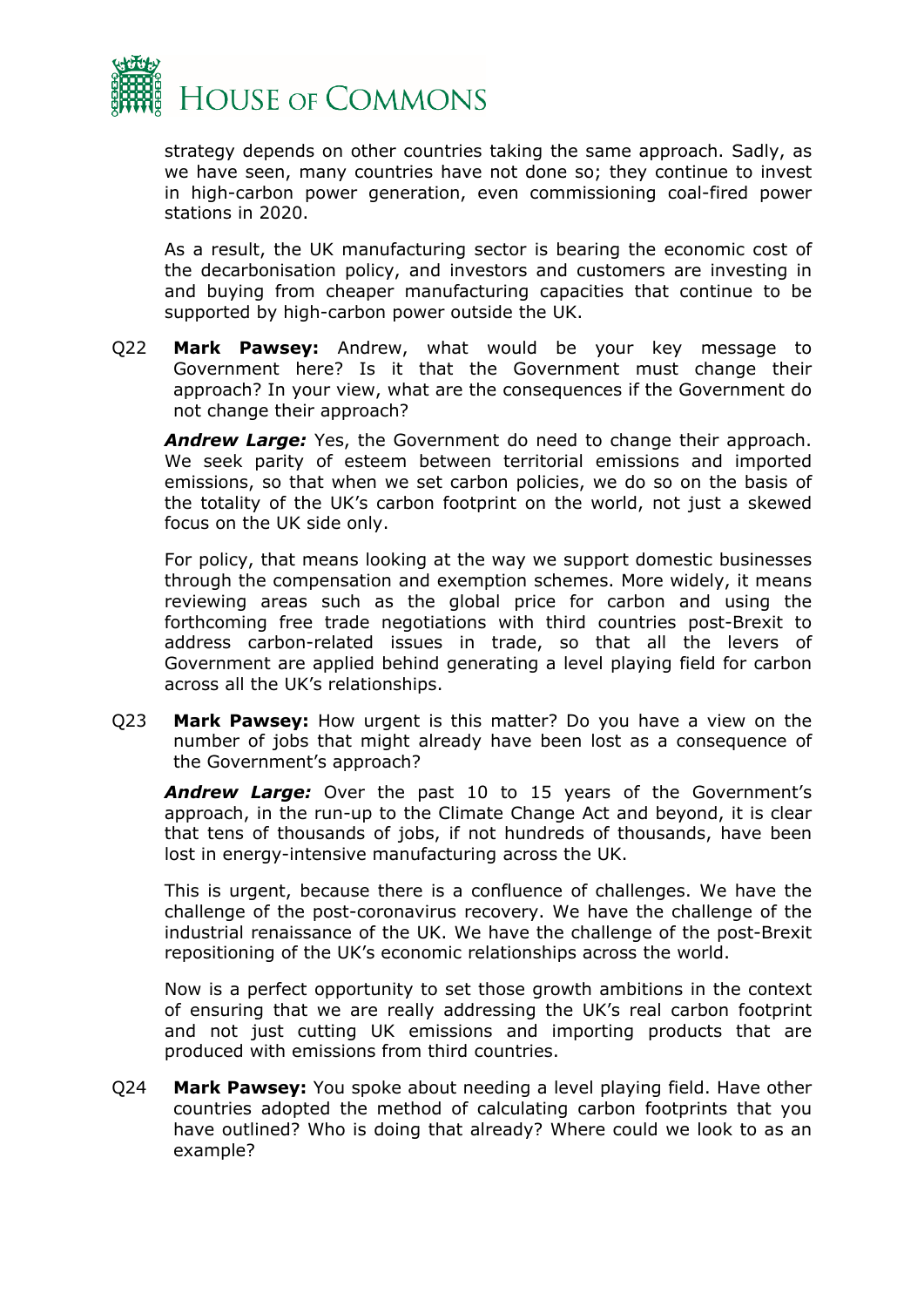

*Andrew Large:* One interesting facet is that the Paris agreement is currently focused on territorial emissions. Its aim is to get the economically developed countries with historic emissions and high current emissions to reduce their emissions faster.

The challenge is that the UK is taking a hugely leading role in this, but others are not following. The strategy of leadership requires a strategy of followership. At the moment, we are seeing other countries that have Paris agreement constraints, first, providing greater support for their domestic businesses and, secondly, continuing to invest in higher-carbon energy solutions and, for example, having longer timescales for the decarbonisation of their power generation sectors. That means that the UK is effectively importing emissions from those countries.

Q25 **Mark Pawsey:** Why shouldn't the UK do more to persuade others to adopt our current practice, rather than taking what some might consider to be a step backwards, and not what others are currently doing?

*Andrew Large:* I don't think it is a step backwards at all; I think it is a recognition that the UK should take responsibility for all of the carbon that it emits, whether it produces it in the territory of the UK or purchases it from outside. It has been a long-standing tenet of UK policy over many years that leadership requires followership—that the UK would lead and other countries would follow our example. I would take this approach of focusing on our consumption emissions as an extension of the existing policy approach, because we would be trying to enact leadership on a dayto-day basis in our relations with third countries, rather than just trying to prove an inspiration.

**Chair:** Andrew, thank you for your contribution.

## <span id="page-15-0"></span>Examination of witness

Witness: Hannah Dillon.

Q26 **Chair:** We will move on now to the second pitch under industrial decarbonisation. We have Hannah Dillon, the head of campaigns at the Zero Carbon campaign. Good morning, Hannah.

*Hannah Dillon:* Good morning. Thanks for having me.

**Chair:** You are absolutely welcome. You have five minutes, starting now.

*Hannah Dillon:* We are recommending that you launch an inquiry into the future of carbon pricing and the role it has to play in the transition to net zero.

At the Zero Carbon campaign, we have formed a commission to develop a series of proposals for revising and extending carbon pricing to help drive a fair and just transition to net zero. I will lay out some of our policy proposals today, but primarily I want to highlight key topics of debate in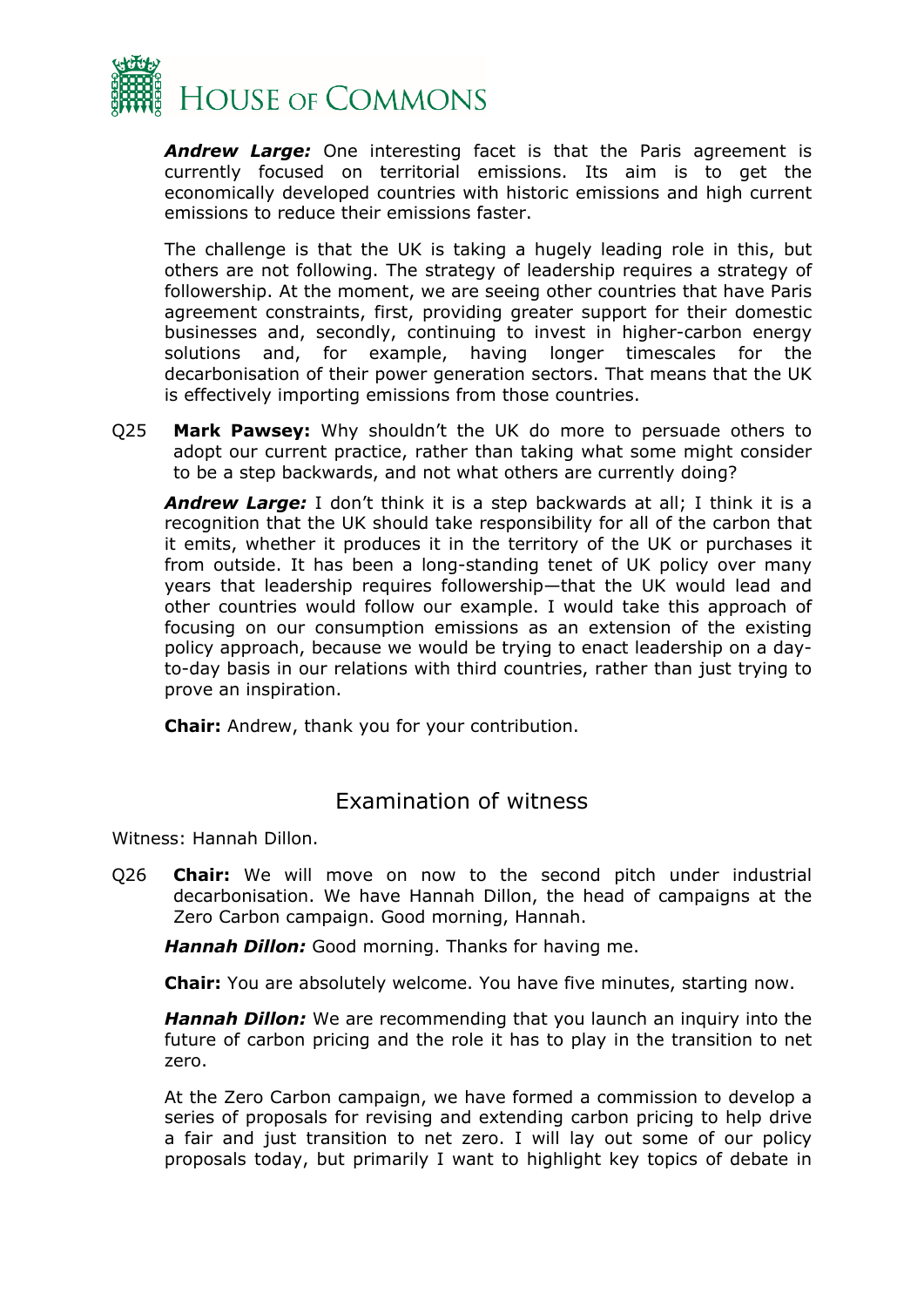

this area, to help you shape an inquiry on carbon pricing, should you wish to pursue that.

As it stands, decarbonisation costs are all too readily lumped on to consumers' electricity bills, while gas, which is proportionately a more polluting heat source, has been left relatively alone. Under the current system, it seems that polluters are given free allowances and consumers are left to pay.

There are several reasons why now is the time to tell this. A green recovery has gained unprecedented support and we know that the UK public are open to the idea of raising environmental taxes. We also know that revenue can provide much-needed funds to invest in a green recovery from covid-19. We are about to leave the EU and we are about to host COP26. If carbon pricing is ever going to have its moment in the spotlight, we think this should be it.

I will share three sets of insights that I hope can form the basis of an inquiry. The first is on current pricing policy. We know that carbon pricing has been effective in the past. The UK's introduction of a carbon price floor is a world-leading example of pricing policy. Along with other instruments, it has weaned the UK off its dependence on coal and shown that set carbon pricing can have a tangible impact on reducing emissions.

However, carbon pricing in the UK is not being used to its full potential. Our current system is sporadic and inconsistent. It does not cover emissions across enough of the economy, and it is not transparent or strong enough to drive that behaviour change required to reach net zero. Price signals can and should do more to incentivise emissions abatement across the economy, not least in agriculture and household gas use.

Thirdly, the future UK emissions trading scheme proposal demonstrates a significant lack of ambition. While we acknowledge that this proposal is being reviewed, it still represents a missed opportunity to treat the UK's exit from the EU as a chance to design a more ambitious and unified system of carbon pricing that covers emissions wherever they occur.

Next, I will summarise inputs from the evidence sessions that we have conducted across various sectors. First, set carbon pricing can drive lowcarbon investment. Industry representatives state that they have done as much as they reasonably can to decarbonise within our current policy framework. Caveats aside, they all agreed that a clear carbon price trajectory, starting at around £50 per tonne of carbon dioxide, would give them the confidence to invest in decarbonisation technologies.

Secondly, concern about UK competitiveness is real, as we have heard today, but it is not insurmountable. Almost every carbon pricing system that we have looked at employs subsidy and free allowances to protect domestic manufacturing from international competition. We are not unique in this respect, but I will make two observations.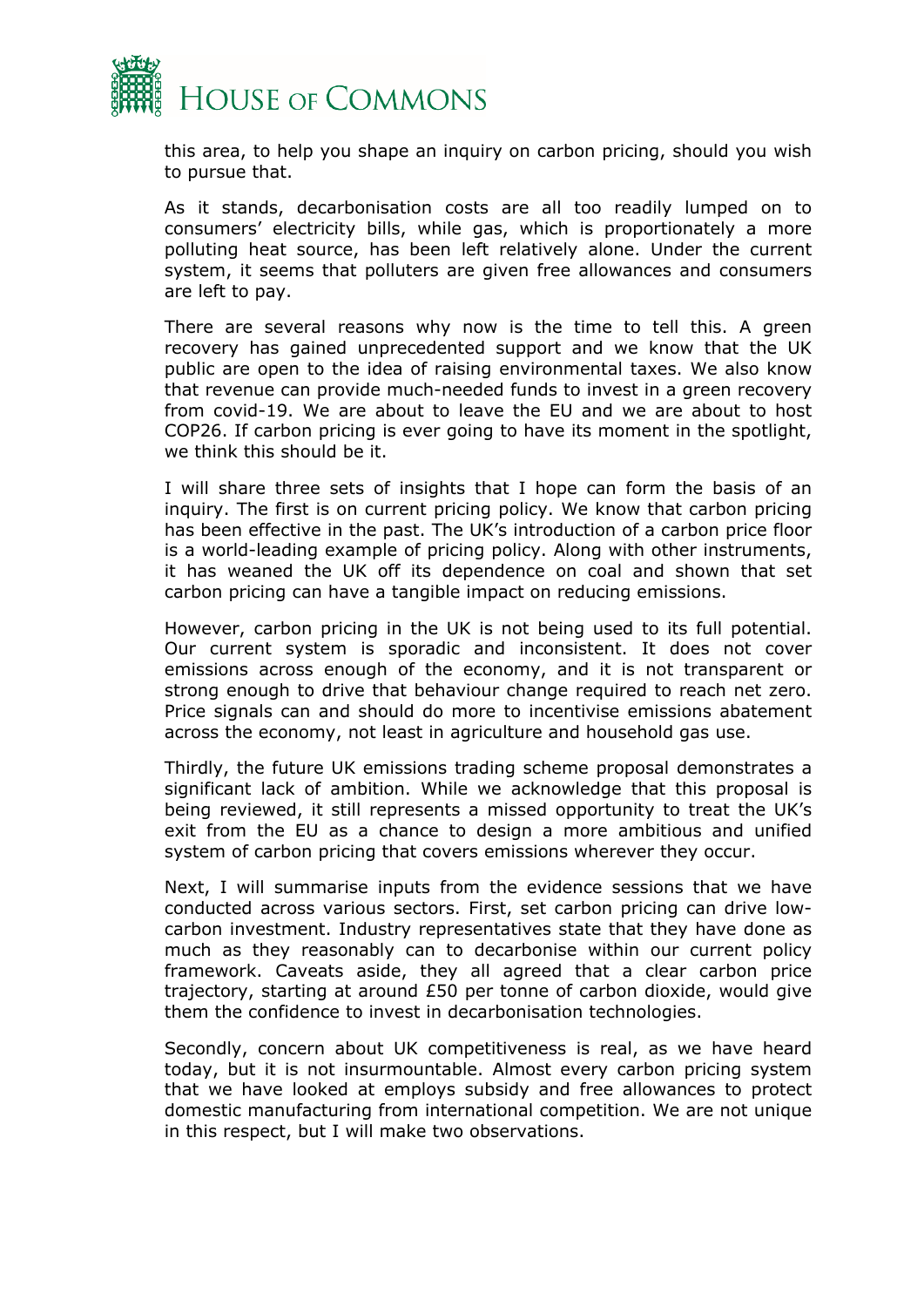

In 2016, the Committee on Climate Change found that the carbon price floor had not had an adverse impact on UK competitiveness in spite of increasing electricity costs. Also, border carbon adjustments may be complex and politically contentious, but they can help to overcome concerns about carbon leakage, in a way that drives both domestic accountability, including for consumption emissions, and international ambition.

Thirdly, carbon pricing requires a sectoral approach. While some may prefer a singular price across the entire economy, that is not practical and could lead to some sectors facing unmanageable costs while others lose their incentive to abate. However, this should not prevent us from exploring what carbon pricing options and supportive policies might work in different sectors.

Finally, I have some insights based on our public opinion research. First, carbon pricing can get popular consent. Fear of a gilets jaunes-style backlash has often been used to justify a lack of policy ambition in this space, but our research has shown that stronger carbon pricing can gain popular support, if it is deemed to be both holistic and fair.

Secondly, revenues from a carbon charge can be used to boost the popularity and impact of carbon pricing. Our polling showed that investing revenues in environmentally friendly solutions was more popular than investing the money in the NHS or funding a general reduction in taxation.

Thirdly, there are ways to mitigate cost impacts on households. With the right balance of policy and regulation, perceived barriers to the feasibility of carbon pricing can be overcome. For example, revenue for a charge on gas could be front-loaded to support the roll-out of energy efficiency improvements in homes in advance of such a charge being introduced, and revenue could enable exemptions for certain households and help to alleviate fuel poverty.

In summary, carbon pricing has huge potential to aid a fair and just transition to net zero. This merits further exploration and now is the time to do it. The inquiry could focus on: first, reviewing current policy to ensure it is consistent with net zero; secondly, how to extend carbon pricing to cover emissions across more of the economy; and finally, how to ensure carbon pricing is introduced in a way that is fair, for individuals and businesses, as well as for the UK and the global economy.

Q27 **Chair:** That was perfectly timed. Thank you. You have talked about the timeliness of an inquiry on carbon pricing. Clearly there are some Brexit issues here, because of the role that the European Commission played on this issue while we were members of the EU. I do not think the Government have yet responded to the initial consultation on what we will do next. Do you have any insights into whether an inquiry from us will add real value to Government thinking on this, or is it pretty much agreed what approach we will take?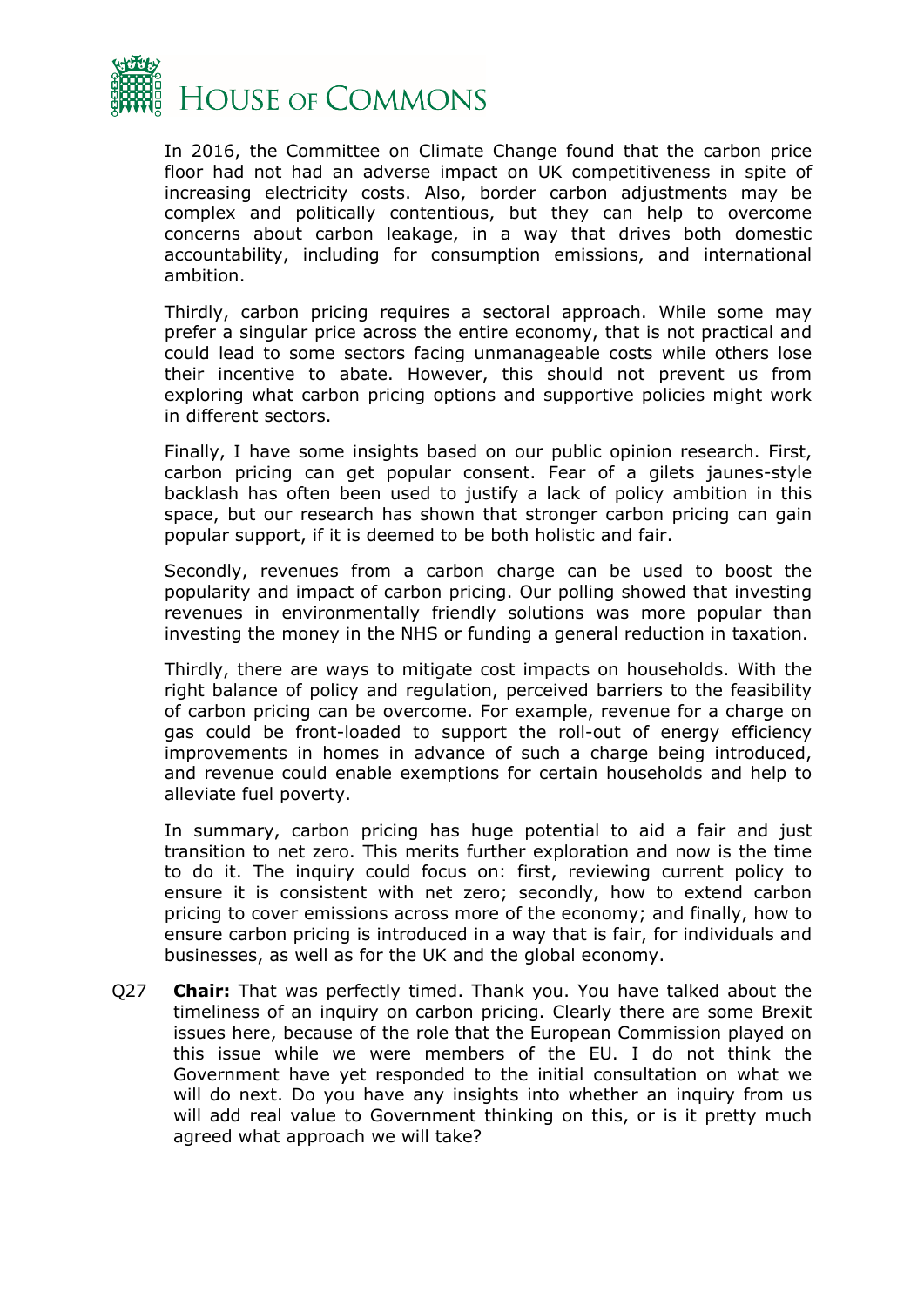

*Hannah Dillon:* Absolutely, there is value to add. The response to the consultation was issued—time is hard to track at the moment—over the past couple of months, for the proposal for the UK to form a UK version of the European emissions trading system. However, the Government acknowledged in that response that the proposal that they have made merits further review, which I believe the Committee on Climate Change will look at. They have still not agreed to extend it beyond any more sectors than are currently involved in trading schemes and acknowledge that we need to think about how to provide carbon pricing in other sectors, such as transport and agriculture.

With EU member states agreeing to think about border carbon adjustments, the UK will have to think about that too. Internationally, as we are hosting COP26, we have a huge amount to add in terms of the leverage that we have over international pricing ambition, not least in sectors such as international aviation and shipping.

Finally, BEIS is due to release a consultation on a carbon emissions tax, which was announced at the Budget. For obvious reasons, that has not happened yet. There is real scope to think holistically about how trading and taxation might work together and to bring Departments together to think about how that plays across lots of different sectors.

I will mention something that our commission has deemed to be out of scope because of time. Payment for negative emissions needs some vital consideration, not just in land management and payment for carbon sequestration and biodiversity, but also with regard to negative emissions technologies, which I think you are also hearing about later today.

Q28 **Chair:** Yes, we are hearing about that next. There is one last question from me. You mentioned in your pitch that carbon pricing can help to incentivise investment in the technologies that we need. Obviously, hydrogen and carbon capture and storage have been proven at a test level but have not been scaled up yet, and there is still a pricing problem. Explain to me a little more about how carbon pricing will help to reduce the cost of those technologies and how that can assist scaling up.

*Hannah Dillon:* There are two parts to my response to that question. First, it will give confidence to investors about the direction of travel. A set carbon price trajectory that increases over time and is legislated for in some way can show people what is coming down the track, and they can make the relevant investments to avoid paying those costs down the line.

Secondly, our commission has looked at how we can use some of the revenue from carbon taxation to help drive the scale of the technologies that you have mentioned. One recommendation is based on how we might apply the contracts for difference tactic to technologies such as hydrogen, or carbon capture, utilisation and storage. We would absolutely acknowledge that carbon pricing is a signal and it can give some confidence, but we might need to use other revenues to give a bit of a financial boost to scaling decarbonations technologies.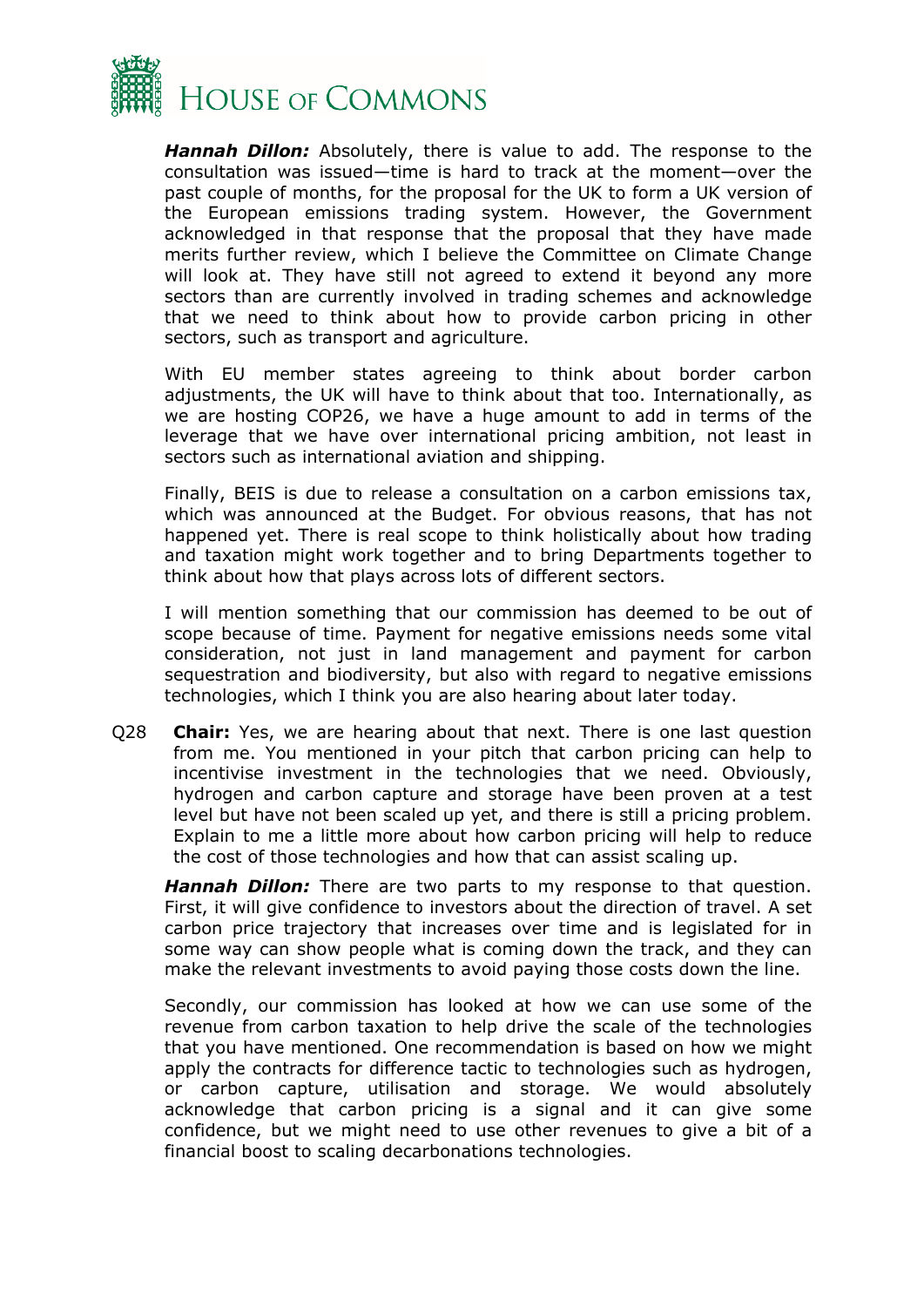

**Chair:** Thank you. We have one minute left. Are there any questions from colleagues? If not, thank you for your time today, Hannah.

#### <span id="page-19-0"></span>Examination of witness

Witness: Daniel Quiggin.

Q29 **Chair:** We will now move on to the third and final pitch under the theme of industrial decarbonisation. We should have Dr Daniel Quiggin with us. Good morning.

*Daniel Quiggin:* Good morning.

**Chair:** You are from Chatham House, and you are going to talk about negative emissions technologies. You have five minutes, starting now.

*Daniel Quiggin:* Thank you for providing this opportunity to highlight a critical policy area for the Committee's consideration. My name is Daniel Quiggin, and I am a senior research fellow at Chatham House, presenting on behalf of WWF and Ember.

Under net zero legislation, negative emissions technologies are required to compensate for residual greenhouse gas emissions in most decarbonisation scenarios forecast for 2050. That is, in other words, finding a balance between emissions emitted and those removed from the atmosphere rather than reducing emissions to zero. We would like the Committee to consider an inquiry that investigates the feasibility, advantages and disadvantages, and the realistic scale of negative emissions technologies. These technologies are currently poorly understood and, crucially, may fail to deliver against what is currently claimed, yet the UK is increasingly reliant on these technologies to avert runaway climate change.

The UK's Committee on Climate Change forecast in 2019 that under a net zero scenario, around 20% of today's annual emissions will still be being emitted in 2050, originating from hard-to-treat sectors such as aviation and agriculture. It perceived the use of negative emissions technologies to address these residual emissions.

This is not just a UK problem. The majority of decarbonisation scenarios investigated by the Intergovernmental Panel on Climate Change rely on negative emissions technologies to keep the world within set carbon budgets. The two most advocated large-scale negative emissions technologies are bio-energy with carbon capture and storage, and direct air capture. Other greenhouse gas removal mechanisms exist, such as nature-based solutions.

The UK has already begun investing in direct air capture. The Treasury recently announced £100 million for R&D funding. Both technologies work by capturing molecules of  $CO<sub>2</sub>$  and either storing them underground in geological formations or locking them away in products such as plastics. In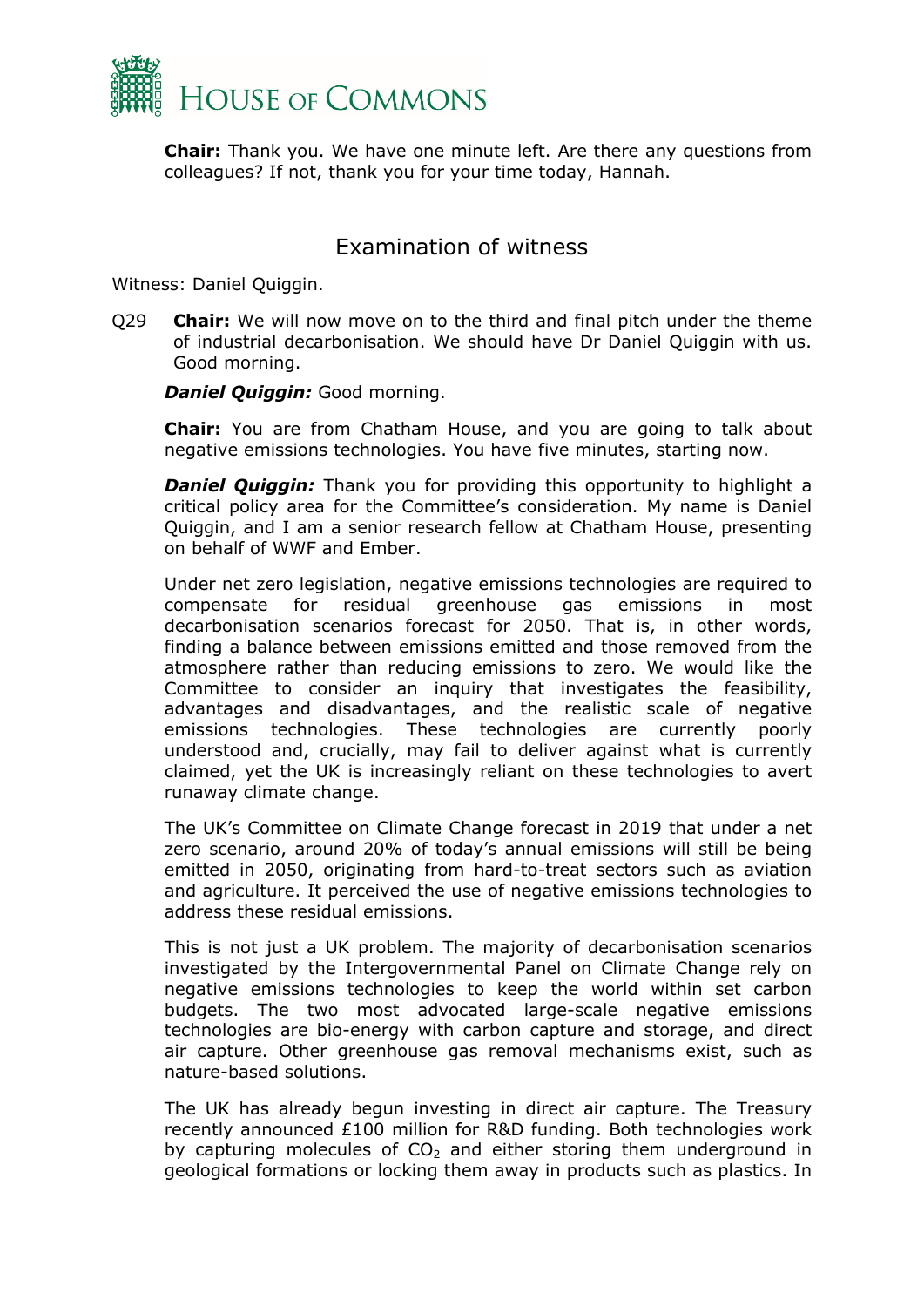

the case of bio-energy with carbon capture and storage,  $CO<sub>2</sub>$  is captured from the burning of biomass, such as wood pellets. In direct air capture, huge volumes of air are directly sucked into the machine and  $CO<sub>2</sub>$  is separated.

Both technologies are still very much in the R&D phase, with small-scale demonstration pilots. As such, large uncertainties remain regarding their technical limitations and costs. These uncertainties stem from fundamental physics, which tells us that separating molecules within a gas is hugely energy intensive. In the case of bio-energy with carbon capture and storage, this requires large inputs of biomass and, thus, vast areas of land to grow that biomass. This could have dire impacts on food prices, biodiversity and forest cover.

In the case of direct air capture, the large energy input would be sourced from the wider energy system, which, it should be remembered, is the main source of emissions that we are attempting to decarbonise. These large energy inputs, with large knock-on consequences, will occur even if capture rates or efficiencies are high. However, growing evidence indicates that capture efficiencies may be significantly lower than required, bringing into question whether these technologies will even be net removing. There are, however, potential benefits to the UK if we manage to commercialise these technologies. The export potential of the technology would be significant, and there are opportunities to store  $CO<sub>2</sub>$  in the North sea.

To conclude, an inquiry is urgently needed now to assess the risks, opportunities and feasible scale and the design of appropriate incentives, regulations and governance and to initiate regular assessment cycles. The Committee has an opportunity to assess the viability of technologies critical to achieving net zero. This policy area is chronically ill-defined yet highly relied upon.

A final thought that is nearly impossible to evidence or quantify is that the prospect of these technologies is potentially impacting near-term deployment of proven technologies such as solar and wind, potentially deferring and compounding climate risks into the future. Thank you for your time.

Q30 **Chair:** Thank you, Dr Quiggin. I want to be clear about what you think your proposed inquiry's focus would be. The tone of your submission was broadly on the negative side and said that these technologies are in the R&D stage, but everyone is largely relying on them for us to meet our targets. I am pretty sure that negative emissions technologies are in all the models about us reaching our targets.

It sounded as if you were saying that we need to try to reach the targets without relying so much on these technologies, in case they don't work. Equally, you said that there is a benefit to commercialising them for the UK. Are you saying that we don't yet know how viable these technologies are, and that we need to think about that and be honest in our assumptions? Or are you saying that we need to understand whether we need to move away from reliance on negative emissions technologies and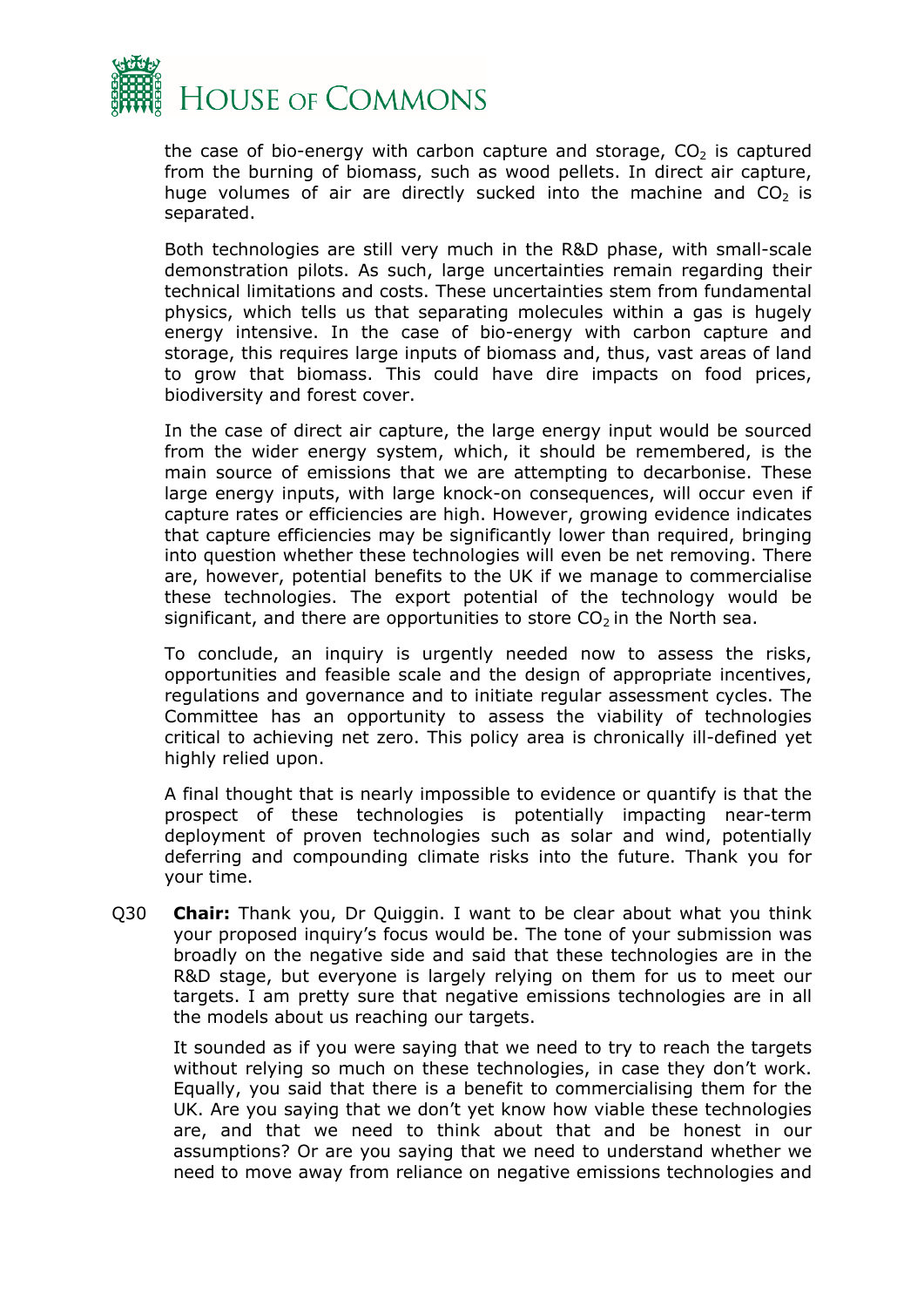

try to ramp up the other measures that we can take?

*Daniel Quiggin:* That is an incredibly good question. It is complex. We need to remember that a lot of the assumptions, on which the models are based, are based on feasibility studies. Many of the demonstration projects that have recently been undertaken are only recently starting to produce evidence as to what the capture rates might be, what the energy inputs might be and what the land use might be.

For instance, if you were to run through the CCC's residual emissions for the UK, you can fairly easily calculate that if all those residual emissions were serviced by BECCS, that would require a land area of around 42% of the agricultural land within the UK. Obviously, that is completely inconceivable, and it would then require importing biomass from other countries.

The point here is that the potential of the technologies is incredibly positive, and, if those technologies manage to reach the new types of technical capabilities currently claimed, then they are incredibly beneficial to the UK's ability to meet net zero. However, there are large uncertainties and at the moment the evidence does not stack up against what is currently claimed. There are large risks in pursuing them. The Committee needs to have an inquiry that looks to narrow down the range of uncertainties, such that the risk is appropriately quantified and we move forward in the full knowledge of what those risks and benefits might be.

Q31 **Chair:** We are a bit behind in understanding the questions and the answers that we need to know about this. I am pretty sure that the National Infrastructure Committee, in its previous strategy, said that we ought to know by either this year or next year whether these are viable technologies to help us meet our targets. Why are we so behind in our understanding of this? What has been the constraint on getting on with providing the evidence you say we need?

*Daniel Quiggin:* I think there is a large commercial incentive for companies to develop these technologies. Obviously, there is a commercial confidence that they develop them in a way that they hold that evidence fairly close and release it at appropriate times into the public domain when it is of benefit to them, and of benefit to society.

I point you to a recent paper by Stanford University in late 2019, which indicated that capture rates for a CCU plant and a direct air capture plant looked like they were below 11% over 20 years, when we require capture rates in excess of 80% in order to make these technologies work. It is around ensuring that the evidence from the commercial demonstration projects is put into the public domain in a suitable and timely fashion, such that we can make decisions where the risks are appropriately evaluated.

**Chair:** Are there any questions from colleagues to Dr Quiggin? I have Paul Howell first and then Alan Brown.

Q32 **Paul Howell:** We are getting into quite a technical area. To whom do you suggest we ask the questions, to get a clarity of understanding about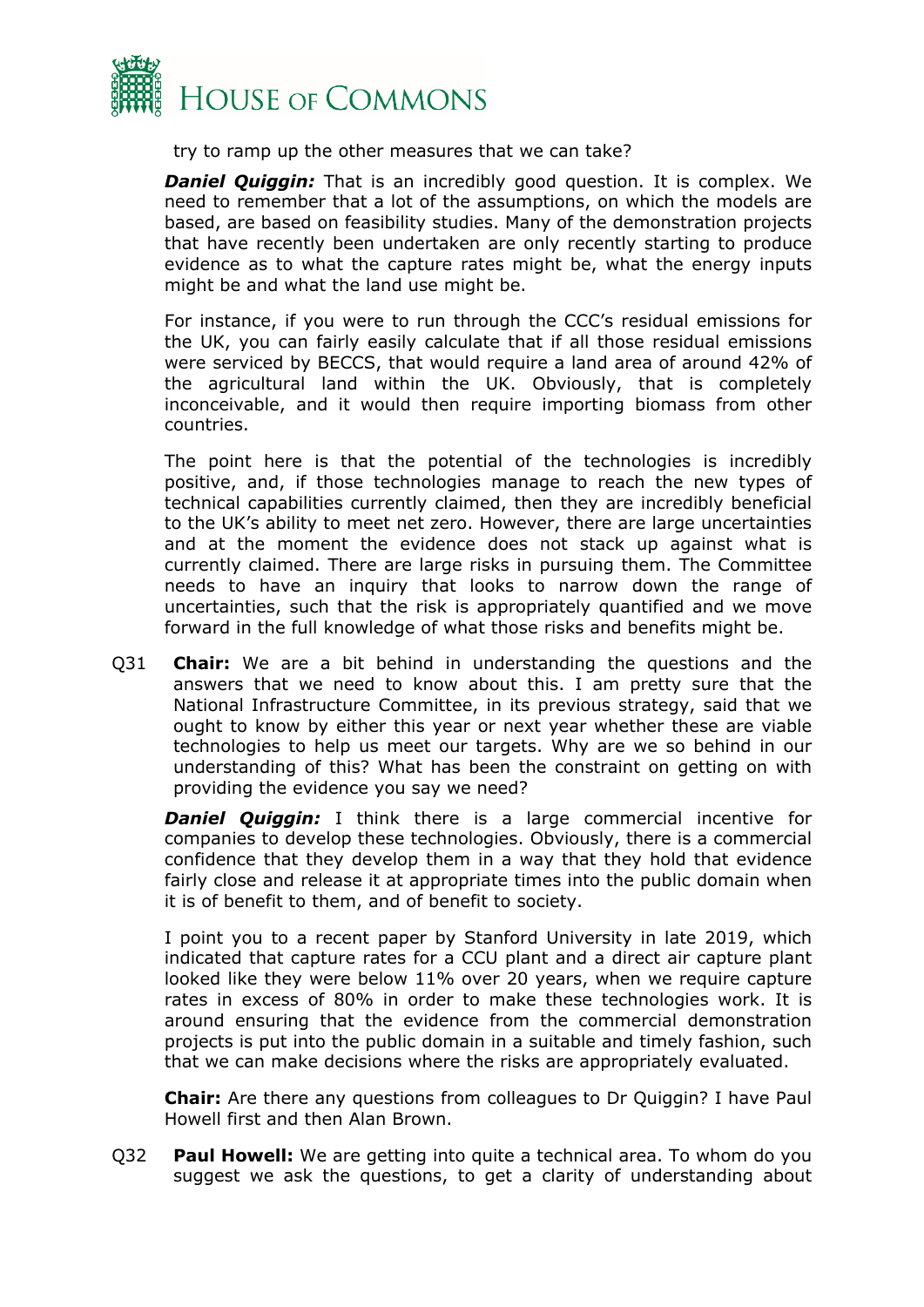

how this technology is being delivered with the right science?

*Daniel Quiggin:* That is a great question. The CCS knowledge centre in Canada is an incredibly good resource. They span a number of CCS projects in north America, principally in Canada. Climeworks in Switzerland is developing direct air capture, which is the technology that the Treasury has recently funded. You should try to engage with those industry leaders to look at the evidence that is coming out of those demonstration projects. The UK also has an incredibly good academic footprint on this. Imperial College London has some excellent researchers. It is a mixture of engaging industry and academics in the field.

Q33 **Alan Brown:** My question is in a similar vein to Paul's. You cited some examples there, Daniel. Is there going to be enough robust evidence out there to enable the Committee to make informed decisions? A key part of your pitch is very much about early stages R&D. I am concerned that if we did an inquiry, we will end up in the same kind of position. Good commercial opportunities could pose big risks, as you have outlined. Would we get enough accurate information to make informed decisions?

**Daniel Quiggin:** You are highlighting a real risk. There is a growing body of evidence, as per the paper from late 2019 that I highlighted and others. This is an incredibly interdisciplinary area, where you have lots of different disciplines, all connected. One of the issues is that a lot of the time you have a paper that is produced on the thermodynamics or power generation side, and one on the land use for BECCS and so on. What the Committee would be really well placed to do is bring those disciplines together and ensure that the interconnected nature, assumptions and risks that stem from or interact among those disciplines are well interrogated, and that the evidence is presented robustly. That interdisciplinary nature is really important.

**Chair:** Thank you, Dr Quiggin, for your time this morning. That is the third theme, on industrial decarbonisation, complete.

## <span id="page-22-0"></span>Examination of witness

Witness: Dhara Vyas.

Q34 **Chair:** We now move on to the fourth theme, on net zero and the just transition. We have three pitches in this theme. The first is from Dhara Vyas, who is the head of future energy services at Citizens Advice. Good morning, Dhara. Nice to see you.

*Dhara Vyas:* Good morning, and thank you for that introduction. We are the official advice provider, and we represent energy consumers across the market, so it is no surprise that it covers issues to do with pipes and wires, network investments, fuel poverty, low-carbon heat, smart energy services and, of course, retail issues such as switching, billing and complaints, just to name a few.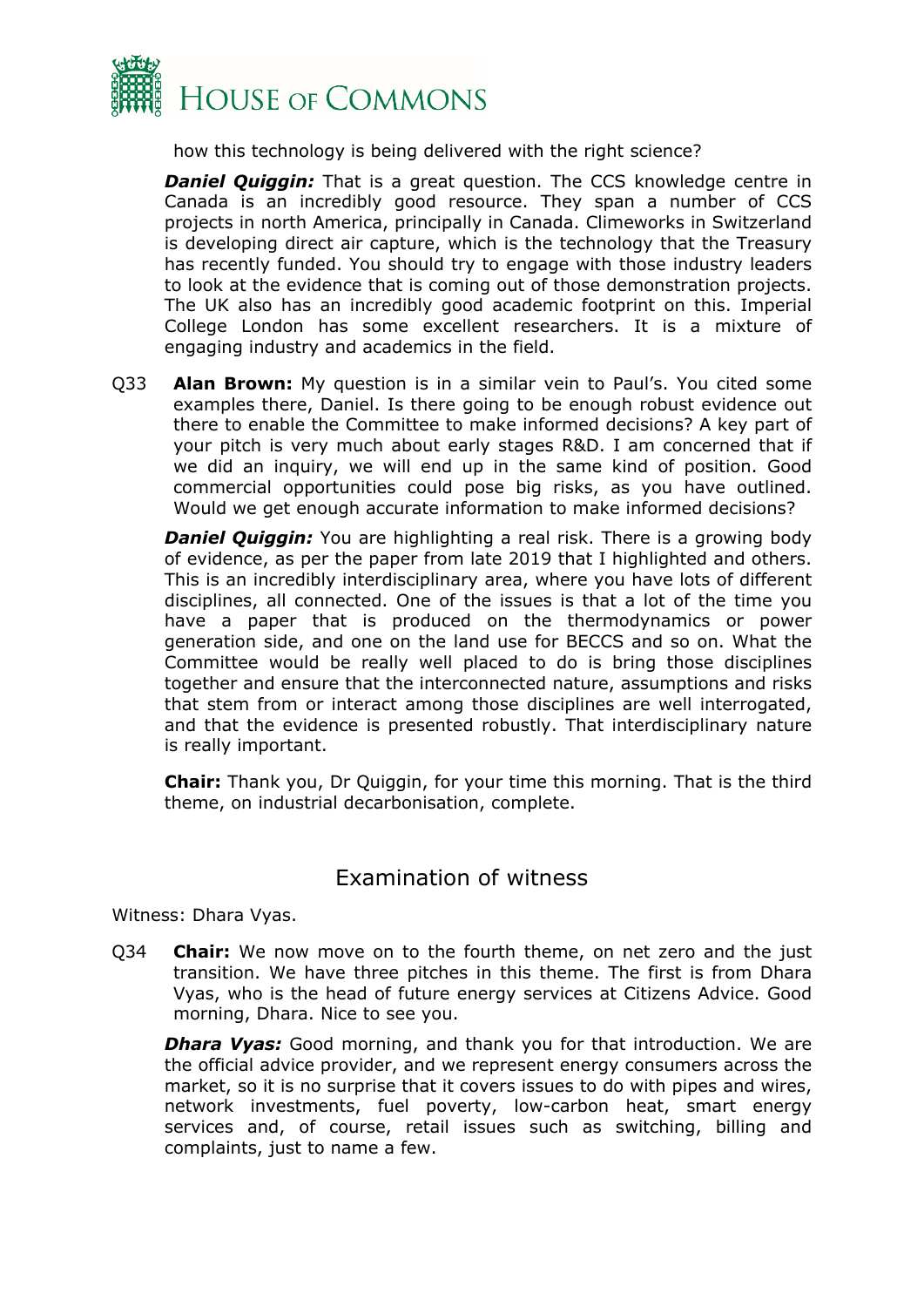

The Committee will be aware that the energy market has undergone a great transformation in the last decade, and the commitment to reach net zero by 2050 is a real catalyst to do more, and do it faster. I am here to ask the Committee to take a forensic look at whether the existing consumer protections are adequate, and to ensure that the Government's plans to improve energy in the home—whether through smart energy technology, energy efficiency or low-carbon heat—will give people and businesses the confidence to make the transition to net zero.

The Committee will be aware that some forms of protection are enshrined in law. They range from general protections, such as the Consumer Rights Act, to sectoral protections, such as supply licence conditions. However, lots of the new business models in energy fall through the gaps and do not give people clear information or help when things go wrong. Nor do they ensure that companies support people in vulnerable circumstances.

Changes to the way we make our homes more efficient, keep warm and interact with electricity will all take place against the backdrop of the postpandemic recovery and severe economic recession. The immediate and ongoing impacts of the virus are being felt across the country. I am sure you will not be surprised to hear that we are really seeing them at first hand at Citizens Advice. At their peak, views of our website reached 2.2 million a week at the start of the crisis.

People are really worried about paying their energy bills, with certain groups more affected—for example, people who are shielding, younger people and people in insecure work are more likely to have already fallen behind on bills. The crisis has also shone a spotlight on the need to tackle some of the issues embedded in the use of traditional energy—for example, pre-pay meters. It really highlights the value of smart meter technology.

Citizens Advice supports the goal of achieving net zero. We know that will not be possible without the support and buy-in of everybody in the country. People have to change the way they use energy in their homes, and that means three things. You have heard a lot about making homes more efficient so that they use less energy in the first place. People will also be using technology and smart energy products and services to better manage the way we use energy. That means things like multiple companies interacting with and sharing energy users' data, more bundled products and services, and paying different prices at different times of day—that sort of thing. It also means moving to low-carbon heat options. I won't expand on that; you have heard a lot about how important that will be and how big the scale of that challenge is.

Sectoral regulations do not currently cover a lot of third-party intermediaries such as switching sites in the energy market. There are also a number of voluntary energy consumer codes and accreditation schemes, which are confusing and are really hard for people to navigate. Public support is going to be crucial if we want a successful transition to a lowcarbon future. Whether the changes are driven by policy, technology, logistics or consumer choice, it will be crucial that information, support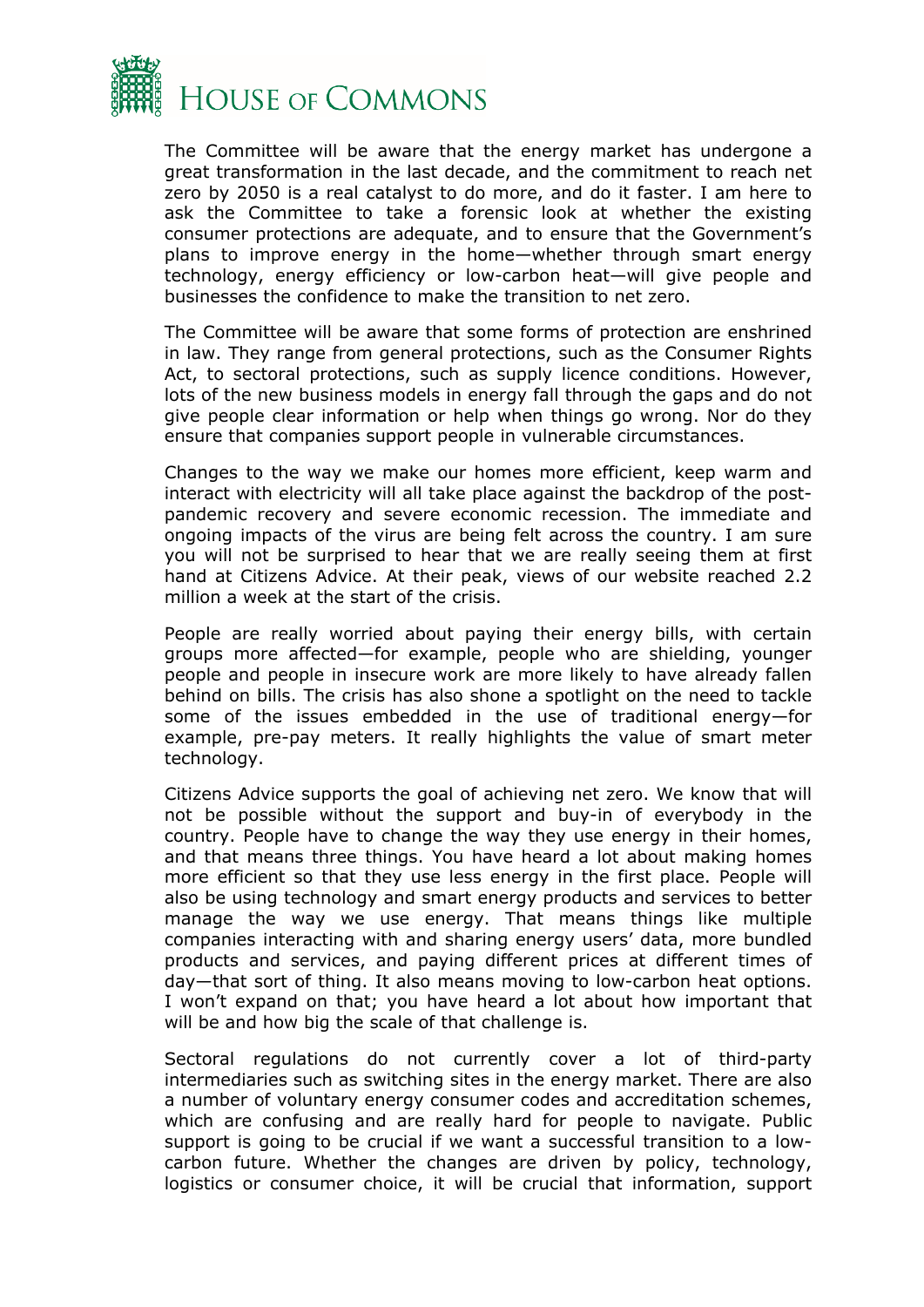

and protection are built in from the outset. Consumer protections really do matter. We are asking people to do a lot—to engage in multiple complex things that will have lots of different impacts on their homes and their lives.

While everybody in the energy policy world at least seems to agree that consumers should be at the heart of net zero plans, very little attention is given to how that actually might happen and what it might mean, and it is potentially really dangerous to ignore that. As a worst-case scenario, it could lead to a raft of well-intentioned but disjointed programmes and projects. Most people just have one home and they will not want to make multitudes of decisions and investments in a really short space of time. Doing so would mean a lot of different conversations about funding or finance options, about disruption to the home or potential disruption, and about what choice or lack of choice they actually face.

An inquiry by the Committee could seek to explore lessons from previous programmes. There are some really high-profile examples, such as HELMS, where there was significant mis-selling of green deal loans by rogue traders in over a third of UK constituencies. We have also heard from people who have experienced issues with how they have understood or interacted with things like ECO, feed-in tariffs, the renewable heat incentive and smart meters.

I also think the Committee could interrogate the Government's consumer protection plans for its heating buildings strategy, which is imminent, ask regulators how they are planning to work together to address net zero consumer issues—there will be so many issues that fall between the gaps of regulated markets—and consider the outcomes and recommendations from the climate change assembly, which I am sure will look at this.

The Chancellor announced the green homes grant scheme in the summer Budget and that is really welcome. I am hoping it is the first step in a series of moves to help people improve the efficiency of their homes and their heating options. Better, simpler, co-ordinated consumer protections in this space will encourage good behaviour by market participants and create a level playing field, while also giving people the confidence to engage.

**Chair:** Thank you, Dhara. The first question to you is from Judith Cummins.

Q35 **Judith Cummins:** Thank you, Dhara. You point to a confusing and complex future for consumers, as if life is not confusing and complex enough under the current regime. I have got to say that anybody who has tried to work out a utility bill will know the pain you are describing.

Can you give me an example of when things go wrong and how consumer protection does not work at the moment, and how you envisage that having some kind of regulation or mandatory oversight would help? Could you also outline why this is so urgent? It is obvious that it needs doing the need is obviously there—but why is it urgent? When would be the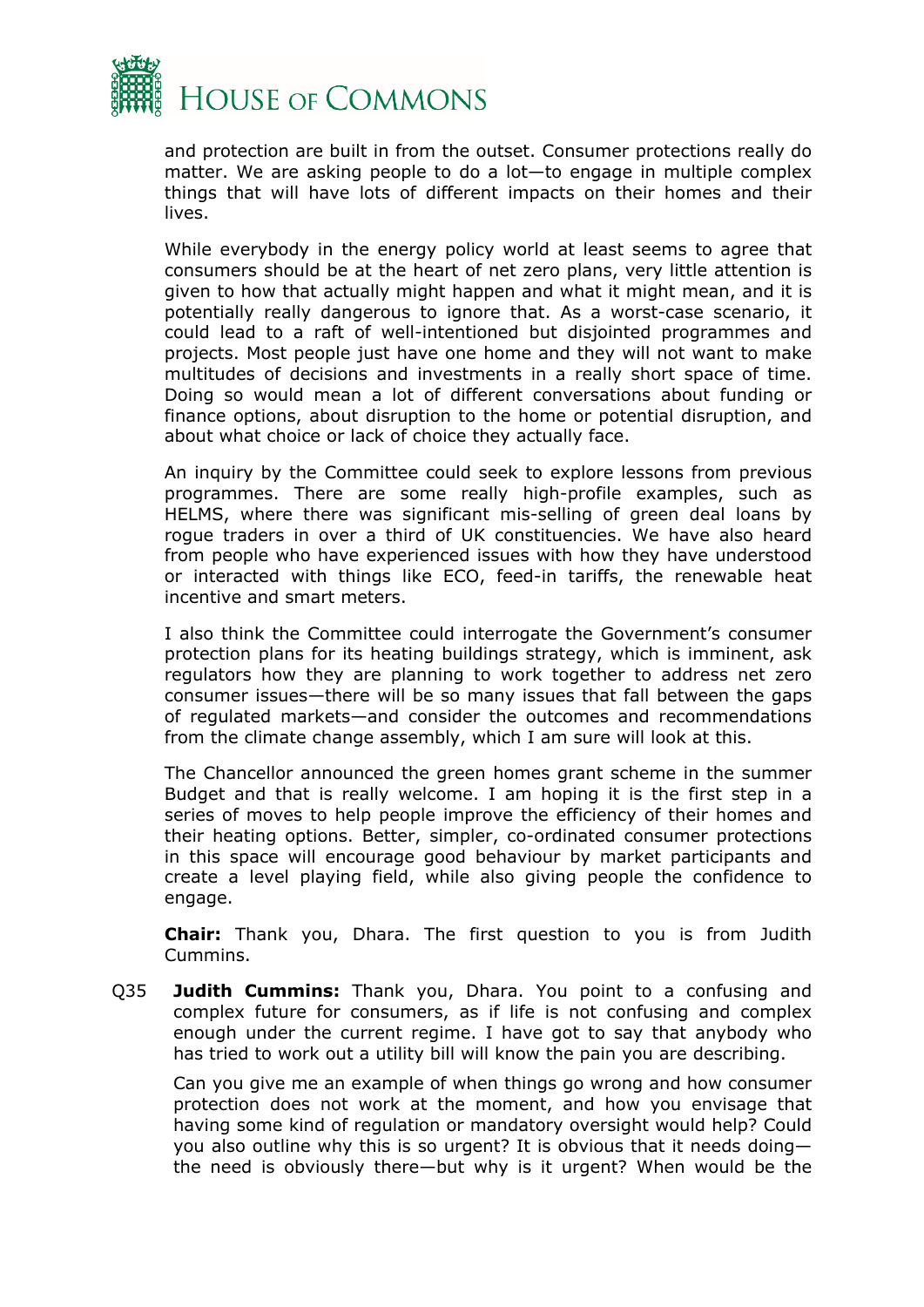

best time for it to be most impactful in terms of scrutiny?

*Dhara Vyas:* Those are really good questions. If it is okay, I will take them in reverse order, because I think the reason it is so important leads into what a good example might be.

There is a lot happening. The scale and speed is unprecedented, which is a word that gets used a lot right now, but there is so much happening and there is so much expected of people. The heating buildings strategy is going to be really key here, where we actually understand how we move from less than 5% of people living in homes with low-carbon heat to 90%, which is what the CCC says we need to get to. Speed and scale really mean that this is beyond anything we know.

It is really important to remember that technology just keeps on changing. There is more and more stuff in people's homes that interacts with other stuff, or doesn't. There are issues around data. There is technology and the speed and scale of the issue, and then there is the urgency that the net zero target presents.

In the economic recovery, there is a discussion around upskilling people in jobs—people need to be able to work out what on earth they need to do in their home, if they are going to be able to provide work for all these installers we are going to skill up.

There are all these different factors pushing at this issue, which mean that it is like a bubbling pot.

Right now, there are a number of voluntary codes and accreditation schemes. It is very messy. A few years ago, we tried to plan out the consumer journey and it is not seamless in any way. It is really difficult to know who to go to when you need help, what for and at what point. There is a real problem.

A good example is a vulnerable consumer—someone who is in vulnerable circumstances. In the regulated energy market, there are numerous licence conditions, which place huge expectations on the way suppliers support and treat those consumers. In the rest of the energy market, the bit that is not regulated, there is just not that expectation.

You asked for an example, and I am going to give you an example of something that could happen in the future. This is just an example of something that I think is quite complicated. Let us say that you had a smart washing machine and that washing machine was set to start when energy was cheapest, but something went wrong and it kept switching on when energy was most expensive and you didn't know how to sort thatyou didn't know what to do. Would you go to the manufacturer, to the store you bought it from, to your energy supplier or to your network? If you had a third party involved in switching things on and off in your home, that would be super-confusing. That is an example from the future.

An example from now is the fact that, as we know, the enforcement landscape is hard to navigate, but also not very well resourced. Who do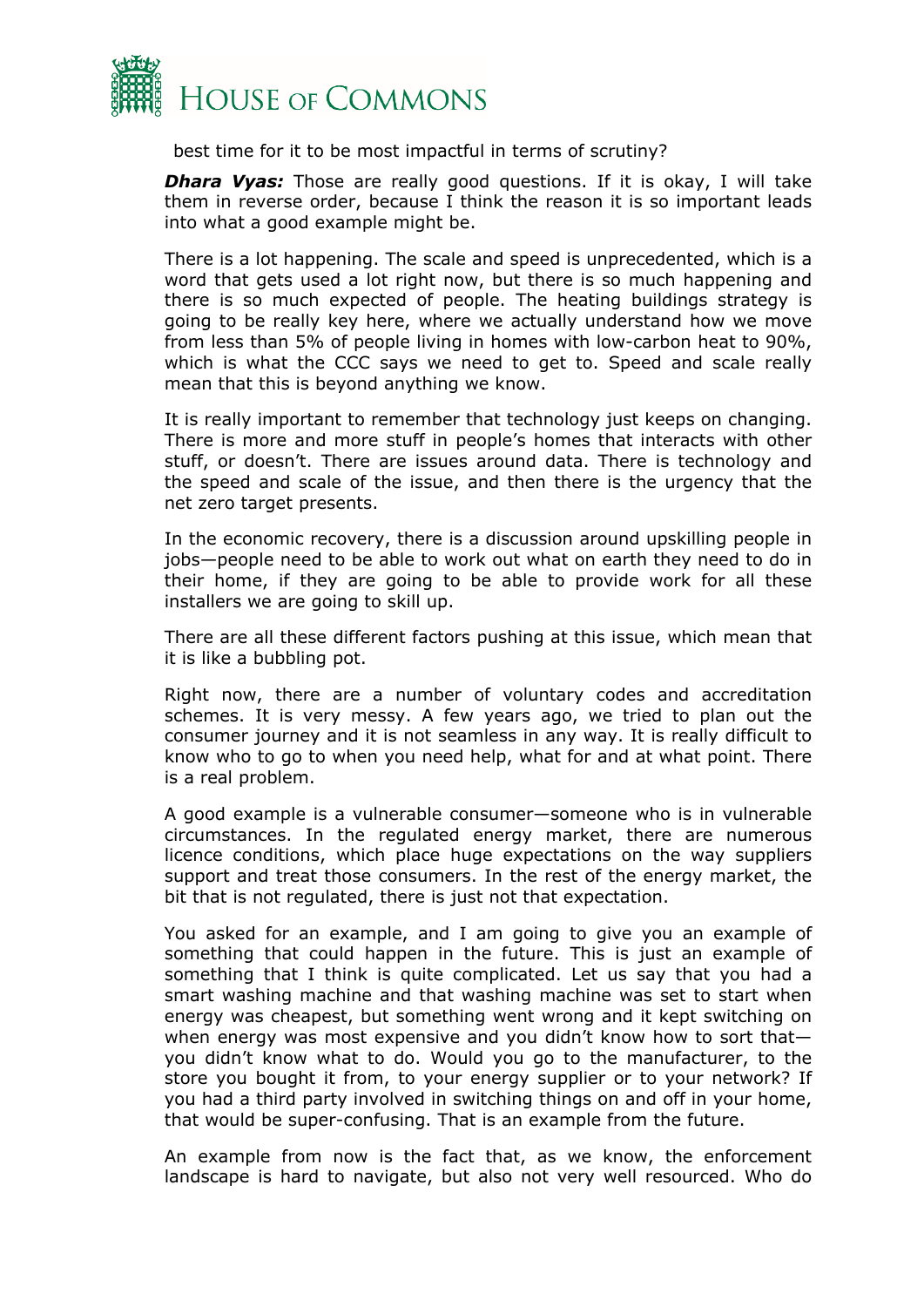

you go to if a rogue trader installs cavity wall insulation and it is mouldy? How do you get redress? Trading standards do a great job, but it is really hard for them right now.

Those are probably the best examples I could give you.

**Judith Cummins:** This does point to a future that is increasingly complex and confusing for consumers. Thank you very much for those answers, Dhara.

Q36 **Alan Brown:** I just want to follow on from those examples, Dhara. In your presentation, you touched on the green deal mis-selling with the company called HELMS, which has left something like 4,500 people across the UK affected and seeking redress. How important is it that we look at these real-life examples of failure—you mentioned cavity wall insulation—that, as a Committee, we look at that and understand how it directly relates to flaws in consumer protection and what other resources need to be put in by Government? You mentioned trading standards. I think that, in your submission, you also mentioned that some aspects about switching in markets should perhaps come under Ofgem. How important is it that we look at the other regulatory bodies, what powers they have and what they might require on top of that?

*Dhara Vyas:* Thank you, Alan. There have been a number of projects and programmes over previous years, under various Governments, that it is worth learning the lessons from, including the support to make homes more efficient, which involves the green deal and ECO. We should also learn from things like building standards, zero-carbon homes, the feed-in tariff and the renewable heat incentive. The point about HELMS is that it is a high-profile and stark reminder of how badly these things can impact on people.

The main thing is to ensure that the future consumer journey is simple and is integrated to make sure that energy efficiency is a priority. It is so important that we try to improve our housing stock before we try to do anything else, or alongside doing other things. There needs to be integration with other priorities, and with options for funding and finance people are going to really struggle to work out how to make these changes. Also important are standards for quality and standards for consumer experience, and a really strong communication message, because this is actually really difficult for people to navigate. Those are some of the main things.

One really important issue is redress. There is not always a clear route to redress; there is not always an ombudsman. I am thinking of people in vulnerable circumstances. People in the private rented sector and people who are digitally excluded are the two big groups that are really going to struggle in the future energy market, and they are going to need that extra support.

There also needs to be a seamless customer journey. At the end of the day, it doesn't really matter who is involved in sorting the problem at the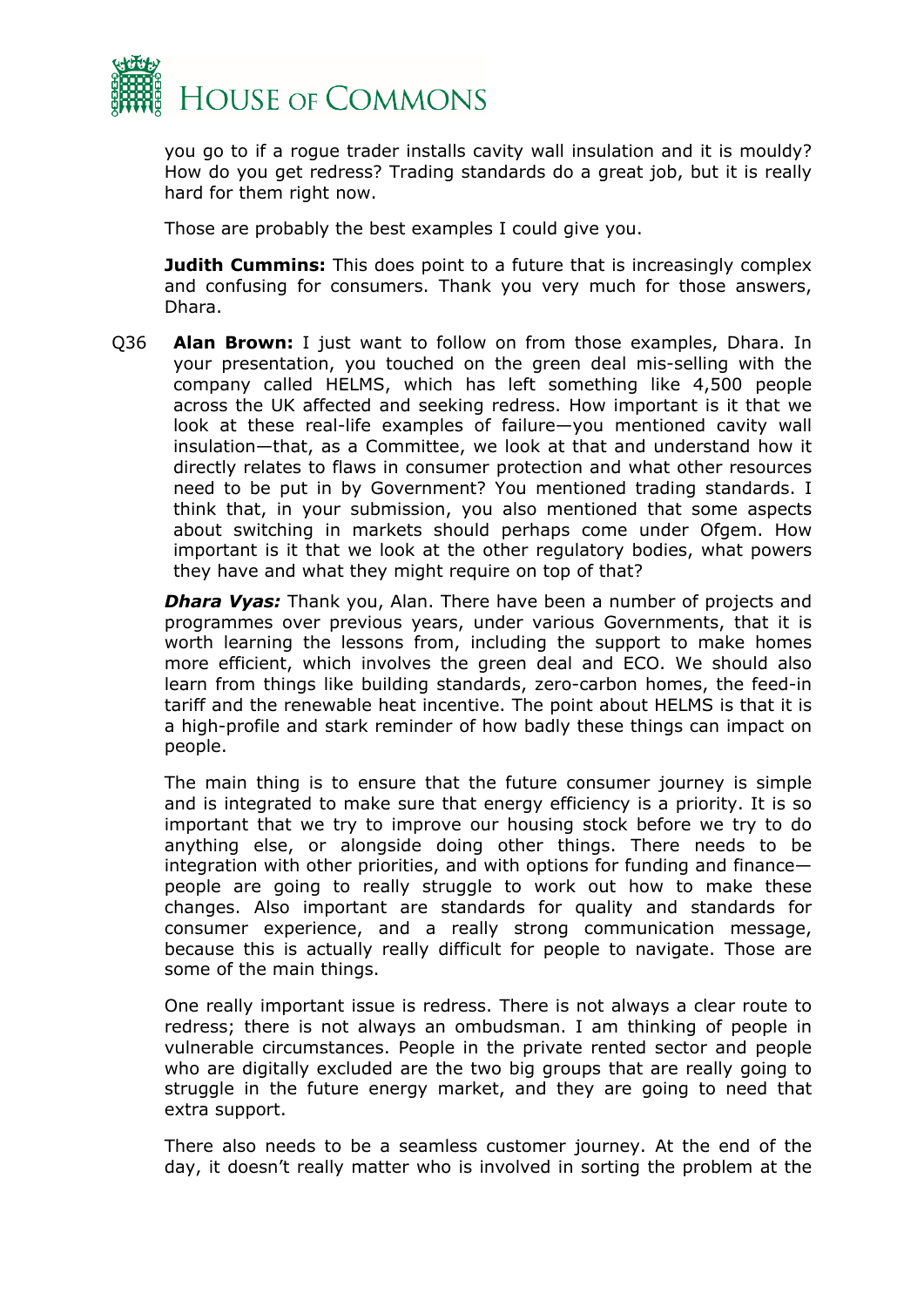

back end, as long as the consumer knows who to go to and that is their point of contact, that is who they are talking to and that is how it gets resolved, because people give up—people give up.

**Chair:** Dhara, thank you so much for your contribution and your time this morning.

#### <span id="page-27-0"></span>Examination of witness

Witness: Professor Nick Robins.

Q37 **Chair:** We will now hear the second pitch on net zero and a just transition, which will be made by Professor Nick Robins from the LSE. Good morning, Professor Robins.

*Professor Robins:* Good morning, Chair. Good morning, Committee. Thanks for inviting us to pitch to you today.

Last month in its annual report to Parliament, the Committee on Climate Change stated, "A just transition is a crucial part of meeting our Net Zero target", yet when we look around the policy architecture that we face, there is a striking gap in terms of goals, measures and resources to make the just transition a reality. That is why I believe the BEIS Committee should launch an inquiry into the just transition as a cross-cutting issue that brings together the implications of the transition for the people of Britain, for their economy and for their livelihoods, and puts that into the heart of the process.

Clearly, the covid crisis has made us all realise the importance of a green and an inclusive recovery, making the just transition even more pressing not a "nice to have" but a "need to have". So in the next couple of minutes I would first like to set out the need for and opportunity of focusing on the just transition in one of your inquiries, and secondly, set out some themes that you could tackle under this banner: overall industrial and energy strategy, issues around workforce, the regional dimension, public finance, engaging with the business and finance sector, and then the international agenda. If I can turn first to what we are talking about here.

In many ways the work that we have done suggests that the just transition is the next chapter in climate action—really ensuring that the climate action we take delivers a positive social impact across the country. It is included in the Paris agreement, which we are all familiar with and which had a focus on the workforce around the world to ensure that the new jobs that we have in a growing green economy are good jobs, and that we avoid not just stranded assets but stranded work.

More recently, the scope of the just transition has broadened to include communities and consumers, as Dhara very eloquently laid out just now, and in Scotland the just transition has been defined as ensuring that the process of economic transformation is fair for all. For us and in the work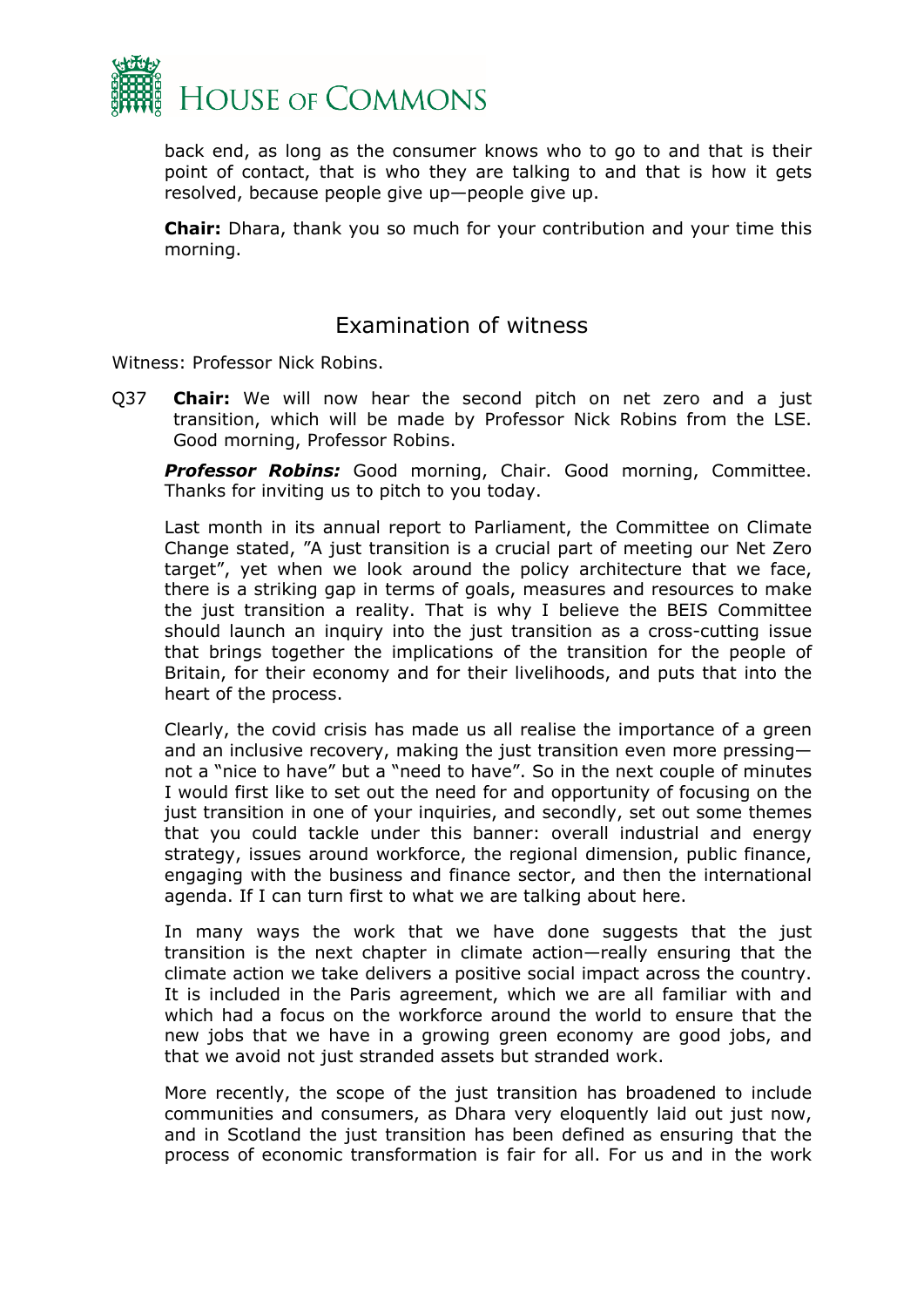

that we have done, we include the crucial SMEs sector, which is obviously under so much pressure at the moment.

Fairness is a great British value. In this context there are three elements we should consider. In the just transition, we should make sure that the benefits, of which there are many, and some of the burdens of change are distributed fairly across the economy; that is the first. The second is making sure that those affected by change are participating in key decisions, which is, as you know, a key criterion in policy setting. The third is making sure that those who have been hit perhaps by previous transitions, such as the shift away from heavy industry, are given particular attention. If you want to put it very simply, climate action plus levelling up equals the just transition. This is a broad agenda, it is a comprehensive agenda, and I think that many of the pitches you have already heard today touch on aspects of this.

I want to outline seven areas where I think you could make a real difference with your scrutiny and research. The first is overall Government strategy. What would it take to put the just transition at the heart of economic, industrial and climate strategy? We have an industrial strategy. How could that be upgraded to deliver the just transition, particularly with a focus on key sectors such as construction, energy—notably oil and gas and manufacturing and transport? So the first area is a strategic review.

Secondly, on this question of the workforce, the latest Committee on Climate Change report has a very big highlight on building a net zero workforce. The Committee could take a real role in understanding what that means. Our research suggests that about one in five workers across the country will be affected both positively and potentially negatively by the transition, with the greatest exposure in the west and east midlands and Yorkshire. So how would we build this net zero workforce and ensure that those workers who are moving from high to low carbon sectors have that process managed in a smooth way, and that we have an education system that provides relevant skills and training? That is the second point.

The third is the regional dimension. The transition will be delivered very differently across the country, with a profound place-based element. We work with the Universities of Leeds, Edinburgh and Belfast to understand this process. Again, what are the particularly regional opportunities and risks across the country? Also, how can bottom-up action by local government, by the regions and by devolved nations be enabled and supported? That is the third element.

Fourthly, this will require finance and funding. I will touch now on the role of public finances. We have had the Chancellor's plan for jobs announced recently, with a green recovery dimension. That is quite well tailored to pick up the social dimension around the buildings aspect, but how could the recovery stimulus plans in the coming months really kick-start the just transition, perhaps cracking the climate and fuel poverty challenge?

Secondly, we have the broader issue of raising finances and the fiscal dimension, particularly with the UK having left the EU. How do we ensure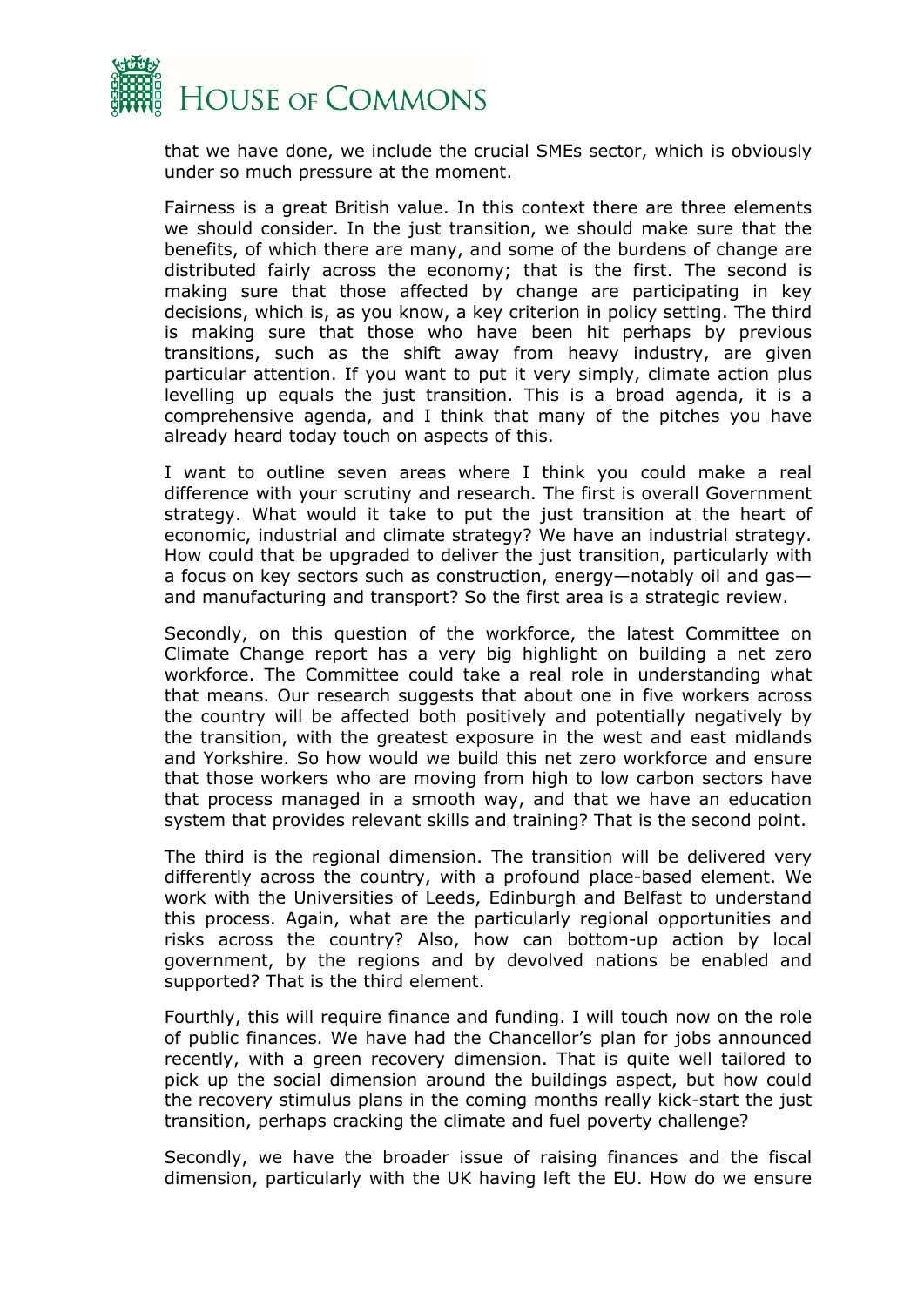

that our carbon pricing and carbon taxation policies land fairly for consumers, industries and regions?

Thirdly, there is an institutional issue, in terms of what institutional architecture we need. We are proposing the need for a national investment bank—how could that support a just transition across the country, helping to *[Inaudible.]* The fourth area—

**Chair:** I am going to have to cut you off there, because you are half a minute over your allotted time. My apologies for having to do that. The first question in this session comes from Paul Howell.

Q38 **Paul Howell:** I have been scribbling away in my notes trying to keep up, as it was quite a comprehensive presentation. Where do you start, and where are the priorities? There are so many angles that you are talking to here—whether it be the workforce or the overall Government strategy. Which is the driving force in that, and where would we actually target an inquiry in such a way that we do not end up just talking about too much and doing nothing?

*Professor Robins:* Thank you, Paul. That is a very clear point. In terms of what I have said about the strategy points, there is a recognition of this agenda. It is about understanding where that would fit with our existing architecture, industrial strategy, energy strategy and so on. I touched on the public finance piece and the workforce. What I did not say—my apologies for running over—is how to engage with the business community in a broad sense: large corporates, the SME sector, their workforce, their communities, and the finance sector. We have just published a report on the role of banks. It is about bringing together the support from banks and what they could do to enable their customers. I don't know whether that narrows the scope for you, Paul, but starting at the strategy level, the workforce area is one that would benefit from further inquiry. It is about how we mobilise business and finance behind that, and what Government needs to do to do that. Thank you for the question.

**Chair:** If there are no other follow-up questions from colleagues, Thank you, Professor Robins, for your time this morning.

#### <span id="page-29-0"></span>Examination of witness

Witness: Matthew Copeland.

Q39 **Chair:** We will now hear from Matthew Copeland, who is the policy manager at National Energy Action. Matthew, good morning.

*Matthew Copeland:* Thank you for inviting me to pitch today. I would like to make the case for the Committee to run a single-day inquiry on the fuel poverty strategy for England. I will talk about why this inquiry would be timely, a proposed structure, and the impact that it can make. Millions of households are fuel poor, residing in each of your constituencies, and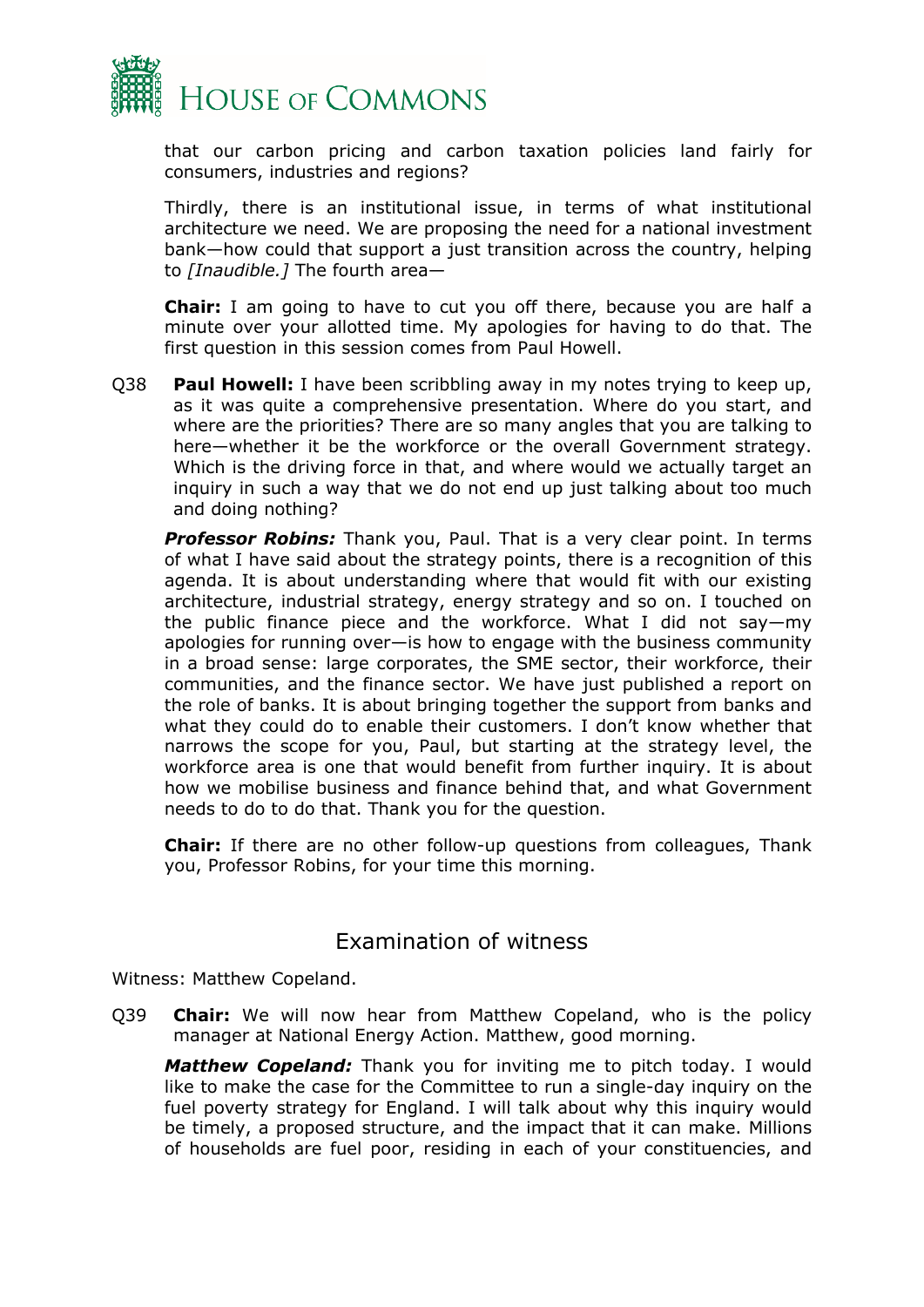

there are live policies that can be influenced to help them. I will start with the legal part.

The Energy Act 2013 requires the Government to publish and implement a strategy for reducing fuel poverty in England. This is still pending, despite it being almost a year since it was consulted on. The Act requires three things of the strategy. First, the strategy must describe the household that it applies to. This has a material impact on the design of schemes such as the green homes grant, which was announced by the Chancellor last week.

Secondly, the strategy must describe a comprehensive package of measures to ensure more efficient use of energy. This has partially been addressed by the green homes grant, but we are still awaiting confirmation of its details. Other existing policies have been described by this Committee as underfunded and in need of complementary schemes.

Thirdly, the strategy must set targets and interim objectives. According to the Committee on Fuel Poverty, the 2020 milestone will be missed. The milestones lack teeth; they are not set on the same statutory basis as the final target. We think it is an opportune time to conduct such an inquiry. The legal requirements to form a strategy in England are mirrored in Wales, where the strategy is also in the process of being updated; Scotland and Northern Ireland have also been spending time reassessing their strategies. Although I am aware that this Committee cannot scrutinise the devolved Governments, it is imperative that actions taken in Westminster can learn from Wales, Northern Ireland and Scotland. Any work to facilitate the learning of lessons from devolved Administrations could be fruitful for the design of strategies across the UK—the benefit is not limited to England and Westminster.

As for the structure of the inquiry, we propose a one-off session that is used to scrutinise several areas. A priority area is whether the UK Government are doing everything reasonably practicable to meet their fuel poverty target and milestones. Recent announcements have been welcome, but the Committee on Fuel Poverty has identified that longer term programmes are needed to meet the 2030 target and the 2025 milestone.

Another area to explore is whether the milestones and targets are sufficient and align with other Government priorities. Much has changed since the formation of the original strategy in 2015. Our statutory carbon targets have been made significantly more ambitious, and there is a question as to whether other related targets, such as those for fuel poverty, should also be made more ambitious.

Furthermore, the strategy contains provisions for direct financial support alongside energy-efficiency improvements. Each nation has a different approach to seeking the right balance between these two things and it is not clear how Westminster has used the lessons learned from the devolved nations to support its own strategy for England. Interrogating that area could be fruitful for all nations.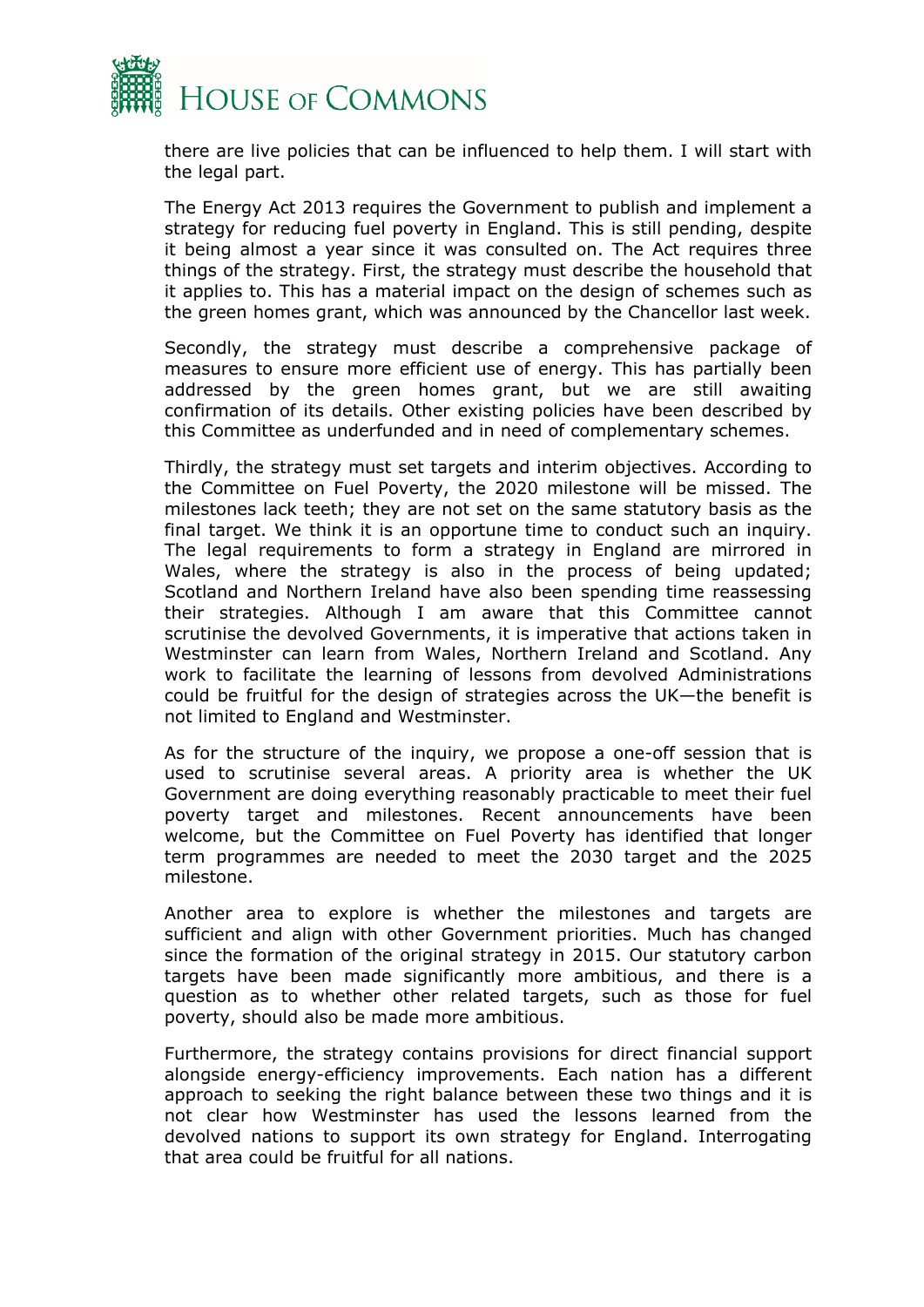

A final aspect is exploring how the strategy is implemented across Government. While the responsibility for the strategy clearly sits with BEIS, the benefits, costs and actions needed to execute it extend across several Departments. Over 1 million fuel-poor households live in social or private rented housing, where MHCLG has a major role to play; addressing fuel poverty has a positive impact on people's health, and the cost savings seen by the NHS are governed by the Department of Health and Social Care; and the Treasury allocates the cost of meeting net zero, which will have a profound impact on the number of households living in fuel poverty.

Before I finish, I wanted to put some of what I have talked about in the context of a world in which coronavirus is dominating. Even before this crisis, on average about 10,000 people die each winter from living in a cold home, and one of the largest contributors to this situation is that vulnerable people, who often struggle with existing ill health, are unable to heat their homes adequately, if at all.

Being cold at home leads to respiratory problems and lower resistance to respiratory infections. Warm homes enable inhabitants' immune systems to better fight off viruses, reduce the likelihood of their suffering more acute respiratory symptoms, and help to improve the recovery process. Although there is currently no cure for covid-19, there is a cure for cold homes. Improvements in energy efficiency can help the fight against respiratory conditions, including coronavirus, and therefore help to save lives.

Ensuring that the fuel poverty strategy is working as well as it possibly can is crucial. The two great challenges of our time are beating the virus and eliminating carbon emissions. Ensuring that the poorest people can live in a warm home is absolutely central to meeting both challenges.

Thank you for your time. I look forward to your questions.

**Chair:** Thank you, Matthew—perfectly timed. I will first go to Mark Pawsey.

Q40 **Mark Pawsey:** Thank you, Matthew. You told us that there are 10,000 excess winter deaths. Is that situation currently improving or getting worse?

*Matthew Copeland:* It is obviously very variable, year on year, due to how cold—

Q41 **Mark Pawsey:** But if you look at the trend, are we doing better now than we were 10 years ago?

*Matthew Copeland:* I do not believe so. We have seen some absolutely horrendous figures for excess winter deaths from cold homes in the last few years, particularly in the winter when there was the "Beast from the East", when I think we saw over 15,000 excess winter deaths from living in a cold home.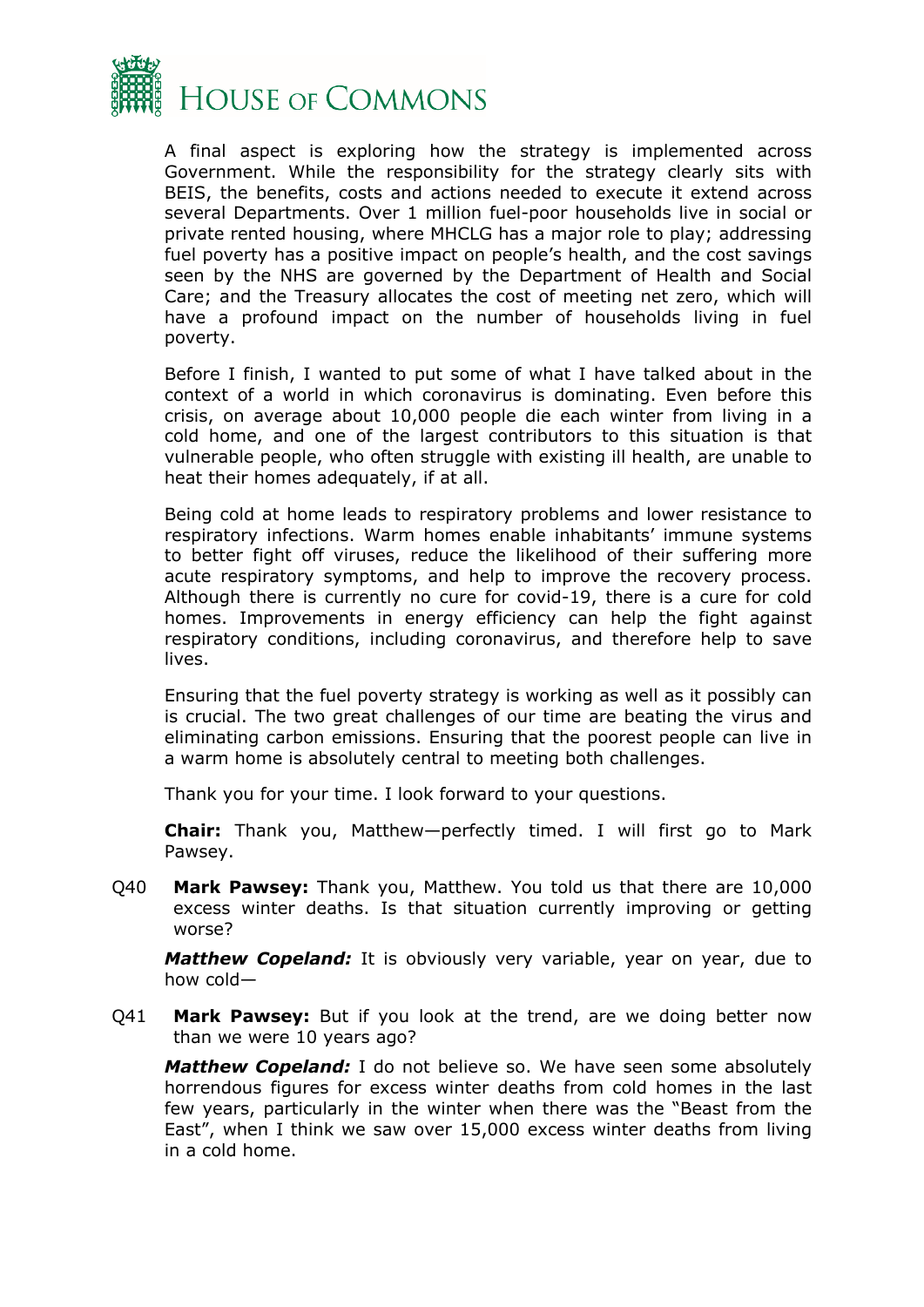

Q42 **Mark Pawsey:** And would the primary objective of an inquiry by the Committee be concern for the welfare for citizens, or would an inquiry be conducted out of concern for the need to reduce emissions?

*Matthew Copeland:* Primarily, it needs to focus on citizens, to be honest—ensuring that people can live in a warm home and making sure that the fuel poverty strategy is working towards that aim. At the same time, however, it is true that the fuel poverty strategy is a major part of the delivery towards net zero. The EPCC target for fuel-poor homes needs to be met for us to meet net zero. I think an inquiry would encompass part of that, but the primary focus has to be on people and homes.

Q43 **Mark Pawsey:** Okay. Where do you think the key Government action should be? What would an inquiry identify as the principal course of action?

*Matthew Copeland:* There are long-term things and short-term things. In the long term, it is clear that we need to make more homes energyefficient. Although the stimulus that was announced last week is important, it is just a stimulus; it is not a long-term strategy for reducing the carbon emissions from homes. So we need a long-term strategy—a long-term spending plan to improve the homes of fuel-poor households.

We also need to make sure that those households who do not receive those improvements right now can heat their homes. We should help make sure that the warm home discount is working as well as it can, extend and expand it, and see if there are other things that can be done in the short term for those homes.

Q44 **Mark Pawsey:** How would this report differ from the pitch we heard earlier about improving the energy efficiency of our homes? Is that too long term a perspective? Is progress too slow? Should we be subsidising the cost of energy for poorer households?

*Matthew Copeland:* I think it is a mix. What we have, though the warm home discount, is a sort of subsidy. It is bit different from the pitch earlier on energy efficiency because it is encompassing more areas of policy. It is trying to look at the long-term solution, which is energy efficiency, and how everything else fits in between that: the principles of what that strategy should look at and how; how it should help households, both in the long term and in plugging the gap in the short term, through the short-term measures that you talked about, in subsidising the bills; and anything else as well.

Q45 **Mark Pawsey:** How would you suggest that we gather evidence? Where should we go to get a baseline and determine whether existing measures are working?

*Matthew Copeland:* We would suggest a one-day inquiry where you take oral evidence from a number of stakeholders. There are two aspects to this. We think it would be interesting and useful for you to interrogate people on the policy side of things including the Government themselves; the devolved Governments, to learn what is being done in other countries; other stakeholders, such as the Committee on Fuel Poverty; and NGOs,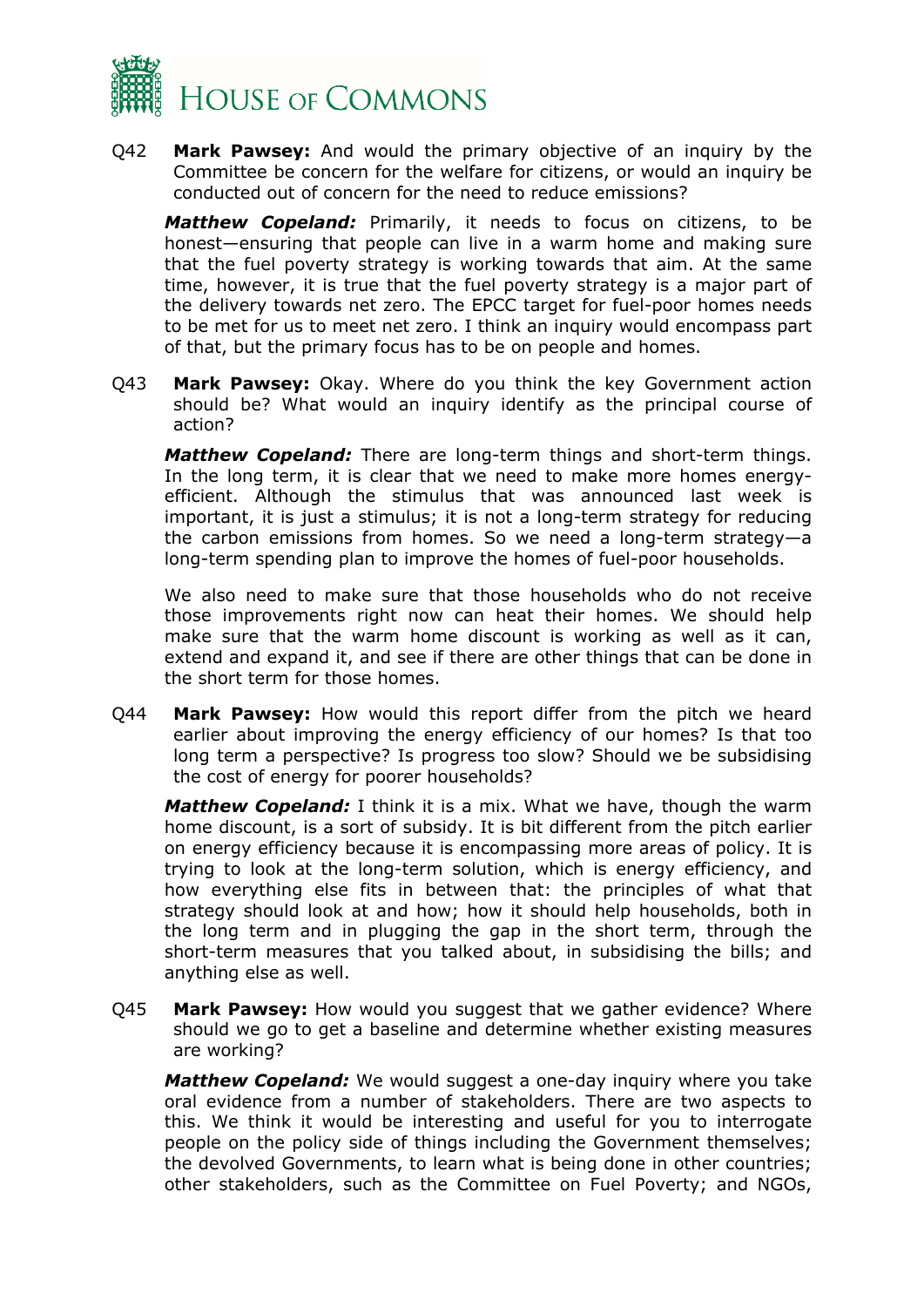

such as ourselves. We also think you should get close to the lived experience, whether that it is people who work closely with projects or people who live in fuel poverty. We think that is an important aspect for the Committee, and policy makers in general, to understand when developing this sort of strategy.

#### **Mark Pawsey:** Thank you.

Q46 **Paul Howell:** Thanks Matthew—interesting stuff. You mentioned a number of times the need to consider what is happening through the devolved Administrations and their comparators. Are they the only comparators we should be looking at, or are there other things elsewhere in the world that we should be looking at? Have you seen particular things in the devolved Administrations that you want to make sure we pick up on here?

*Matthew Copeland:* On the first part of your question, from my experience of looking at different strategies across the world that deal with this, the UK is pretty good and far ahead. From England's perspective, the best place to look is the devolved Governments.

Particularly in Wales, there are a few things that are really interesting. They are putting together their new draft fuel poverty plan at the moment and they have been asked to consider how they balance the need for increasing incomes and reducing energy costs. Those are the two aspects of fuel poverty. Trying to work out what can be learned from the Welsh analysis will be useful for Westminster, to develop its own strategy.

Scotland has been very ambitious with its fuel poverty strategy. It would be useful to learn why and how that is being done, and how that can be translated into accelerating the fuel poverty strategy in England.

Q47 **Chair:** Thank you.

#### <span id="page-33-0"></span>Examination of witness

Witness: Councillor Claire Holland.

Q48 **Chair:** Moving on to the final theme for today on delivering net zero, we have two pitches. The first pitch is from Councillor Claire Holland who is the chair of the transport and environment committee at London Council. Good morning, Councillor Holland.

*Councillor Claire Holland:* Good morning, Chair.

**Chair:** You have five minutes.

*Councillor Claire Holland:* Thank you to the Committee for the invitation to pitch this proposal on the role of local government in supporting the development of the low carbon economy. My pitch to you is that no strategy will work if it does not have a local foundation. Only local government can offer you a way of delivering that.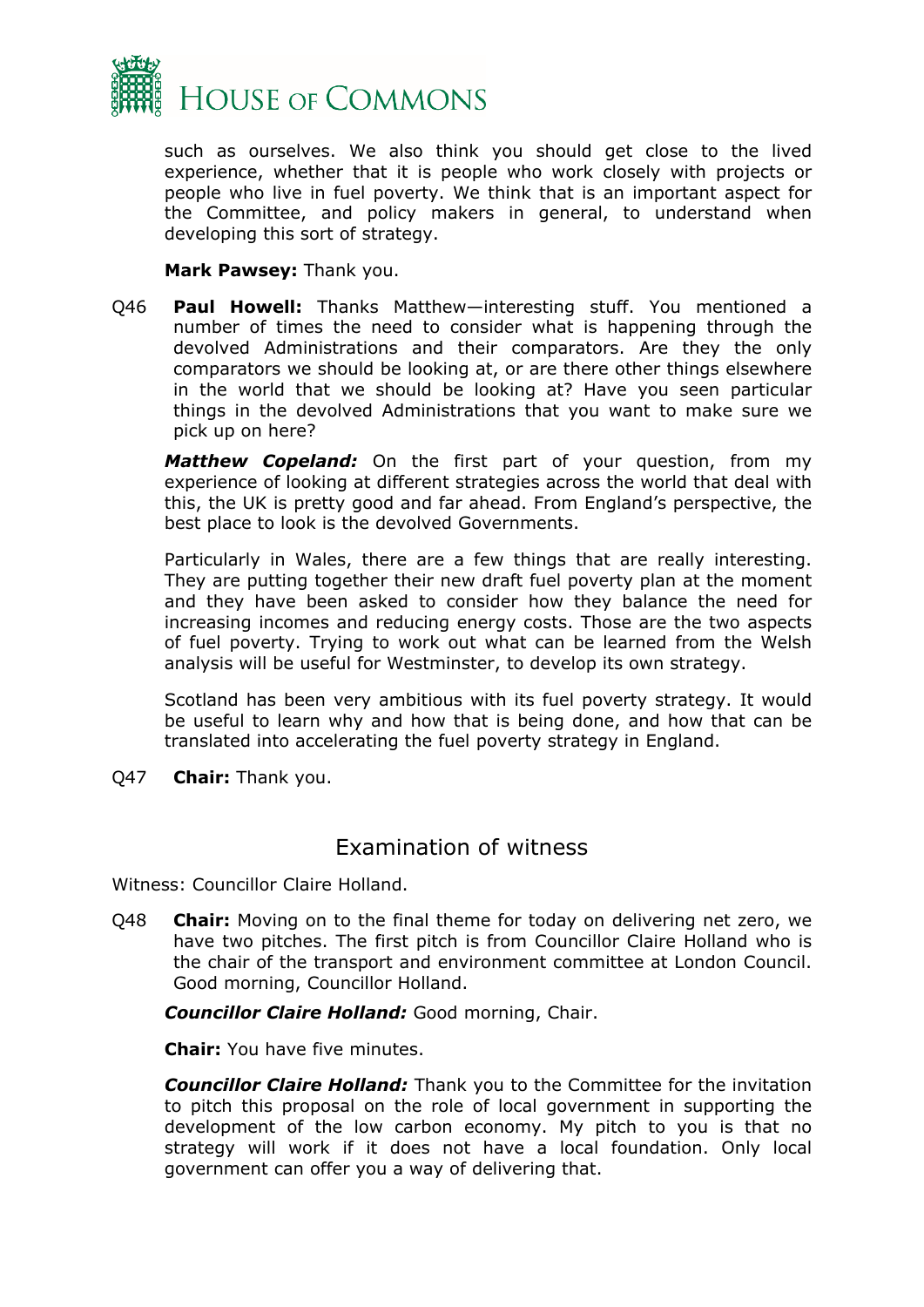

Local authorities have bee active in setting ambitious targets for achieving net zero since the Government adopted its 2050 target. Local government is an indispensable partner in achieving net zero, because of our insight into our communities and local circumstances, our service delivery and regulatory functions, and our ability to join up emissions reductions with other pressing priorities, from public health to inequality and economic development. To put it quantitatively, we estimate that local government can influence around 70% of carbon emissions in England.

Covid-19 has underscored our role in making delivery work for our residents and businesses locally, albeit with significant new financial pressures. Accelerating the low-carbon economy is critical to the UK's recovery from covid and our ability to build back better. We are calling for a green recovery, driving the decarbonisation we need while creating secure, meaningful work that also supports longer-term prosperity. Since submitting the proposal, we have seen many public interventions from across the sector supporting a green recovery. LGA analysis suggests that there could be more than a million new jobs in local carbon sectors in England by 2050.

But why local government? What role do we have here? There are four main points: skills, innovation, greening, and joining the dots to create a place-based approach. First, through our close relationship with business, schools and colleges, we play a vital role in supporting skills programmes and the workforce requirements needed to drive a local low-carbon economy. In London, green skills might focus on low-carbon heating, whereas in the north-west or west midlands, their manufacturing expertise means the focus might be on skills for the electric vehicle industry.

Secondly, councils have a key role in establishing and supporting the infrastructure and innovation required—broadband, public transport, working and cycling infrastructure—but also in providing *[Inaudible].* Lambeth, for example, is looking at launching a co-investment fund to incubate business in high-growth sectors, including low-carbon start-ups. Local authorities enable innovation and lead by example. Islington Council has recently completed the extension of its Bunhill heat and power network, a groundbreaking scheme that uses waste heat from the underground to heat more than 1,300 homes, as well as leisure centres and a school. That project has increased our understanding of the opportunity that waste heat can play in decarbonisation, and, given the GLA estimate that there is enough heat wasted in London to meet 63% of demand by 2050 with the expansion of district heating networks, that opportunity is really significant.

Thirdly, councils can also support businesses to green their operations, regardless of what sector they are in. We are already providing grants to SMEs to increase their energy efficiency, and, of course, we are enforcing standards.

Fourthly, local authorities can join the dots and use their convening role to ensure that low-carbon sector support is place-based, responds to local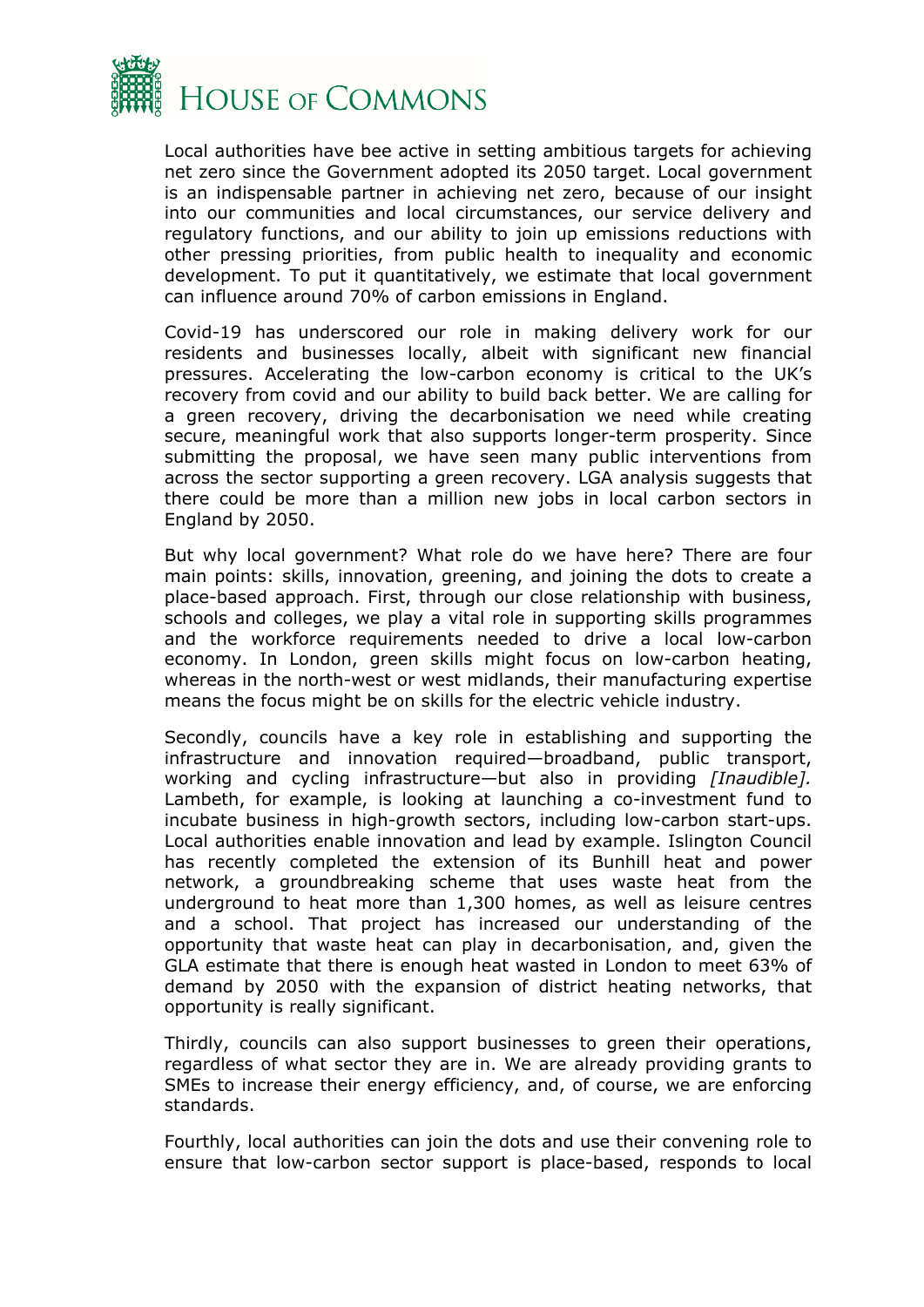

needs and opportunities, links up with other services and supports those whose postcodes will be particularly disadvantaged.

Unfortunately, there is currently no coherent national framework for driving local low-carbon growth and leveraging the unique role of local authorities. Currently, the Government do not give local authorities the powers or funding we need to ensure our economies operate on a lowcarbon basis. Without that joined-up approach to policy, powers and funding, we risk failing to meet both local and national targets and missing out on crucial growth in low-carbon sectors.

We believe that an inquiry on this topic should take place soon. It could immediately follow your work on post-pandemic economy growth, and could then feed into the Government's preparation for COP26. Thank you, Chair.

**Chair:** Thank you, Councillor Holland. Paul Howell will start the questions for this section. Over to you, Paul.

Q49 **Paul Howell:** Thanks, Chair. I can hear the passion for local government, having spent a bit of time there myself. There are so many different examples in different parts of the UK, as you rightly say. How would you try to make an inquiry understand the differences in that? In the north-east, you would maybe be looking at things from mine working, but you have talked about things in London being completely different. How would you get the scale and scope of that into the same inquiry?

*Councillor Claire Holland:* Thank you for that question, because that encompasses exactly what we are saying. The role of local government is critical to the development of the low-carbon economy, because we are uniquely placed and integral to achieving a workable strategy that has that buy-in at a local level and is tailored to local circumstances. We are asking for a national framework and funding that we can deliver to those local circumstances. You are right: in South Shields, we might be looking at different solutions from Exeter or Brighton and Hove. Even in London, we look at different solutions—outer London has very different experiences of transport from ours in central London. We have to tailor solutions to local circumstances.

We would be looking to include all those voices in the inquiry. It is a matter for the Committee how it wants to conduct the inquiry. On covid, talking about a low-carbon recovery, a green recovery, an equal recovery, in London we are certainly finding roundtables where we are focusing short and sharp, but hearing experiences from around London is extremely useful.

We would argue that the inquiry should include voices from all across the nation, to understand those differences and that people need solutions that are local to their environment. We know what businesses and colleges we have in our area, and whether it is manufacturing or mining, as you say, or low-carbon heating. Those voices would need to be included in that inquiry, and that is at the heart of what we are saying.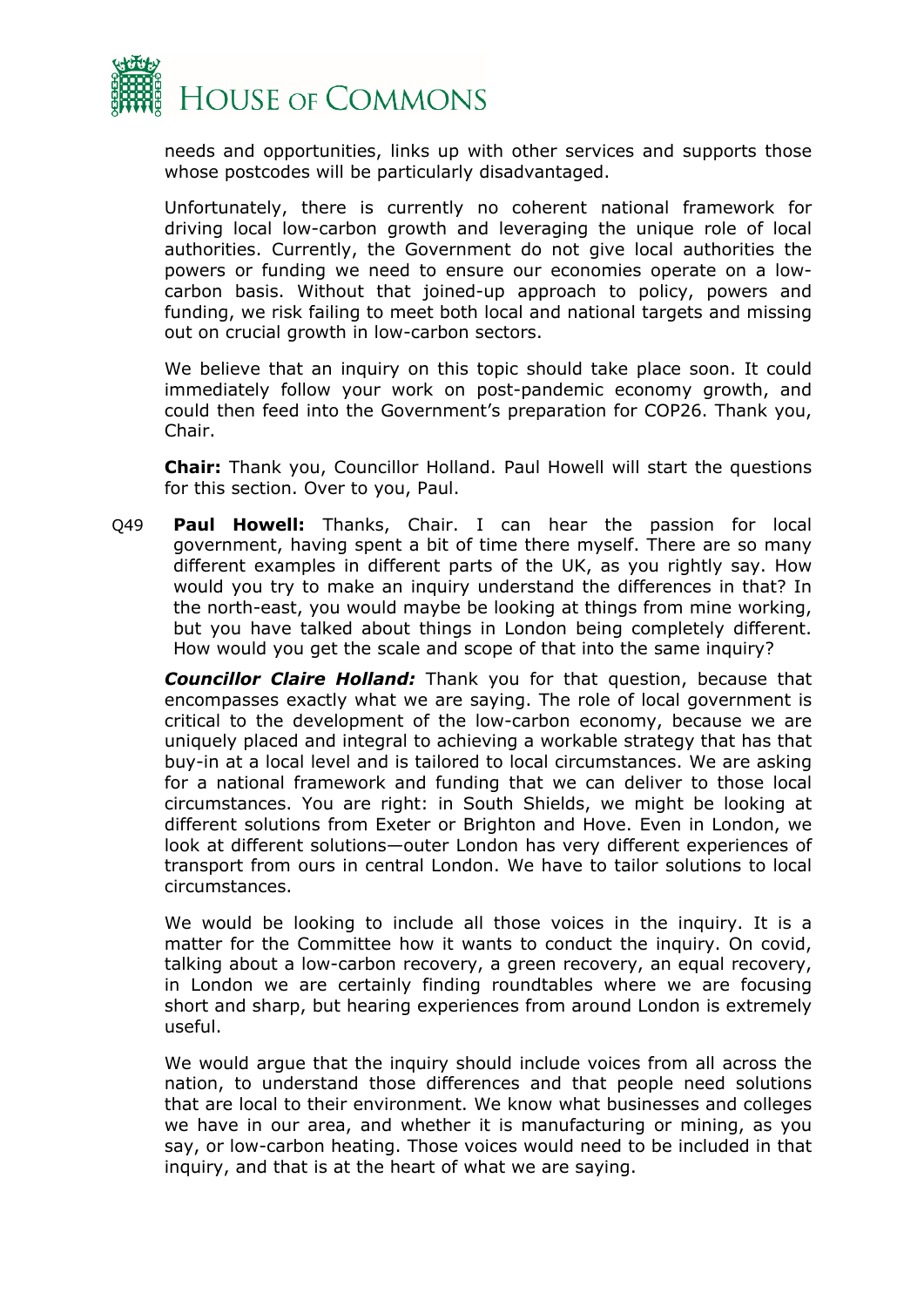

Q50 **Paul Howell:** It is like looking for something that has an overarching strategy, which different councils, in different ways, at different times and with different localised perspectives, would pick from in terms of how they see the implementation going forward. Is that the thrust of what you are talking to there?

*Councillor Claire Holland:* Absolutely, sir. That is exactly it. Recently, the LGA said that 20 employment and skills funding streams are managed by eight Departments or agencies, spending £10 billion a year—this is BEIS—but, despite that, investment often fails to meet local need, to address economic and social challenges, or to have a decisive impact. The skills, the willingness and the commitment are there; it is about having the national framework and the Government support, direction and funding to enable us at a local level to drive the low-carbon economy locally. That is why we are uniquely placed—we need that local knowledge and buy-in. That is what will achieve success.

It is great to hear all the pitches for all this amazing technology, which is changing all the time—that is all essential—but if we do not have people on the ground, local government on the ground, enabling that delivery, it will not have the impact that we need it to have. Under covid, as we have seen across the nation, local authorities have learned—contrary perhaps to what we used to be, which felt a bit like pushing a juggernaut up a hillthat we have been agile and responsive. We have had to act quickly to feed our communities and protect our key workers, so I think that we have demonstrated that we can do that.

**Chair:** Thank you, Councillor Holland. We do not always get local government voices in parliamentary Committees, so we are pleased to have you today. Thank you for taking the time.

*Councillor Claire Holland:* Thank you, Chair.

## <span id="page-36-0"></span>Examination of witness

Witness: Professor Paul Ekins.

Q51 **Chair:** Moving to our last pitch of the day and on this theme of net zero delivery, we have Professor Ekins from UCL. Good morning, professor.

#### *Professor Ekins:* Good afternoon.

**Chair:** I have lost track of time. That is why you are a professor and I am not. Good afternoon, Professor Ekins. You have five minutes.

*Professor Ekins:* Thank you very much for inviting me to make this presentation. For a number of reasons, I believe that the institutional arrangements for achieving net zero are a crucial topic and suitable for one of your inquiries.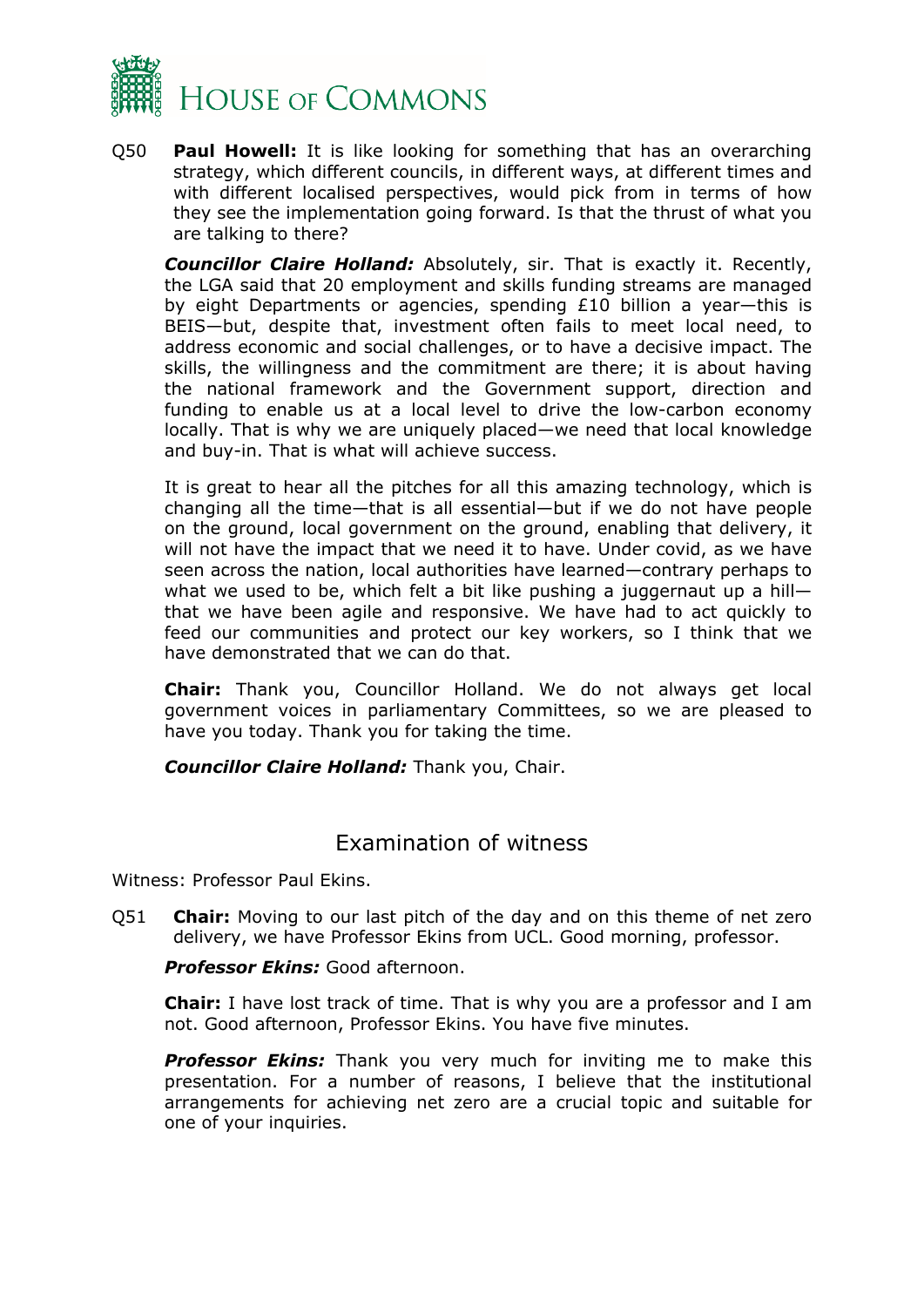

First, there is a climate emergency, as recent images from Siberia have shown. Government responses so far in no sense suggest a response to an emergency.

Secondly, Government have a legal obligation to reach net zero emissions in 2050, and yet they are not even on track to meet the previous target of an 80% reduction. They need to put in place far-reaching plans for decarbonisation.

Thirdly, Government are a signatory to the Paris agreement and are hosting COP26 next year. They need to show that they have arrangements in place to meet their obligations under the agreement.

Fourthly, Government cannot reach net zero through their own actions. To do so, they will need unprecedented understanding of the incentives that cause individuals and organisations to change their behaviour.

Fifthly, no Government have ever attempted to achieve technologic, economic and social change on the scale required to achieve net zero. It is a project that will profoundly affect every business, household and organisation in the country. It cuts across all Government Departments and all levels of Government. It will require large public and private sector investments and fundamental changes in energy, transport, digital and other infrastructures. It requires a level of policy co-ordination and integration that has only ever been approached in wartime.

Sixthly, the current institutional arrangements in Government are simply not up to this task. If the Committee were to adopt this inquiry topic, it could investigate a whole host of issues, such as how to achieve the necessary levels of co-ordination between the Government Departments responsible for the sectors that produce the majority of greenhouse gas emissions—energy, industry, transport, buildings and agriculture—as well as what institutional arrangements would mobilise the necessary private investments and investments from central Government, devolved Administrations and local authorities; how public procurement offices could be linked to the decarbonisation imperative; the institutional arrangements that could foster low-carbon behaviours by businesses, households and individuals; and how stakeholder expert and advisory bodies should feed into the institutional processes fostering decarbonisation and lead to a widely shared route map as to how it could be achieved by the middle of this century. And finally—perhaps most importantly—whether there might be a role for a zero-emission delivery body to take the project forward, and the issues of accountability, monitoring and evaluation around such a body were it to be established. Thank you very much—that is the end of my presentation.

Q52 **Chair:** Thank you for your presentation. I am interested in your point about a delivery body. Obviously, we have not delivered a net zero transition before, but are there good examples in the UK or in other countries of something of such scale and cross-departmental responsibility being delivered effectively by establishing new to the machinery of government?